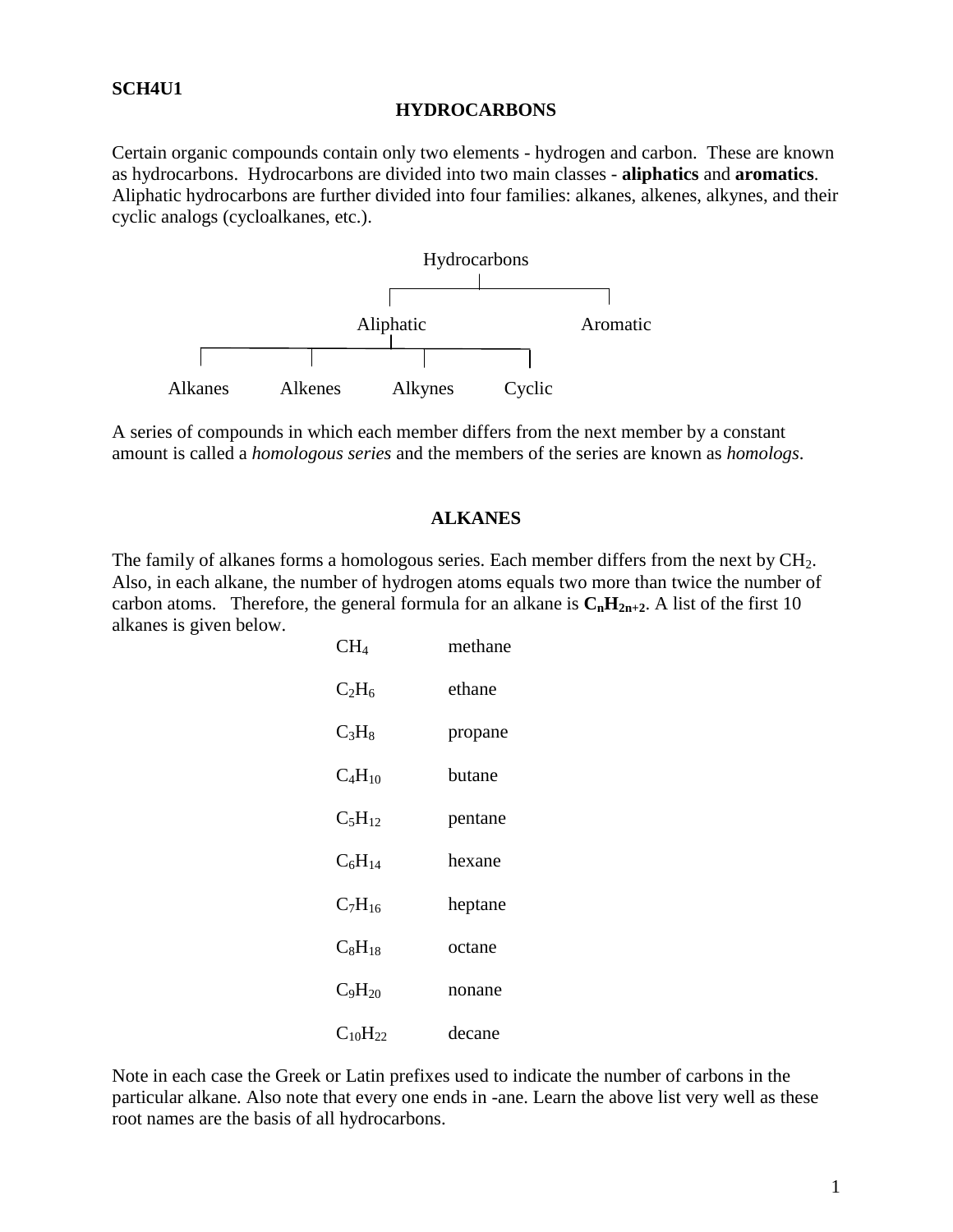#### **Expanded Structural Diagrams**

The normal structures (n-alkanes) of a few alkanes are shown below.



Different compounds that have the same molecular formula are called **isomers**. The three different isomers of pentane  $(C_5H_{12})$  are shown below. Since they are unique compounds, they have unique names and properties.



Structures can also be shown using condensed or line diagrams.

#### **Condensed Structural Diagrams:**

These diagrams all carbon atoms and the number of hydrogens bonded to each.

| $CH_3CH_2CH_2CH_2CH_3$ | CH <sub>3</sub><br>$CH3CH2CHCH3$ | CH <sub>3</sub><br>$CH3-C-CH3$<br>CH3 |
|------------------------|----------------------------------|---------------------------------------|
| n-pentane              | isopentane                       | neopentane                            |

#### **Line Diagrams:**

These diagrams show only the carbon-carbon bonds themselves.

n-pentane isopentane neopentane

In line diagrams, it is assumed that each carbon has four bonds and that hydrogens are attached at the appropriate locations. The number of hydrogens present must be determined by completing the bonding capacity of carbon (4).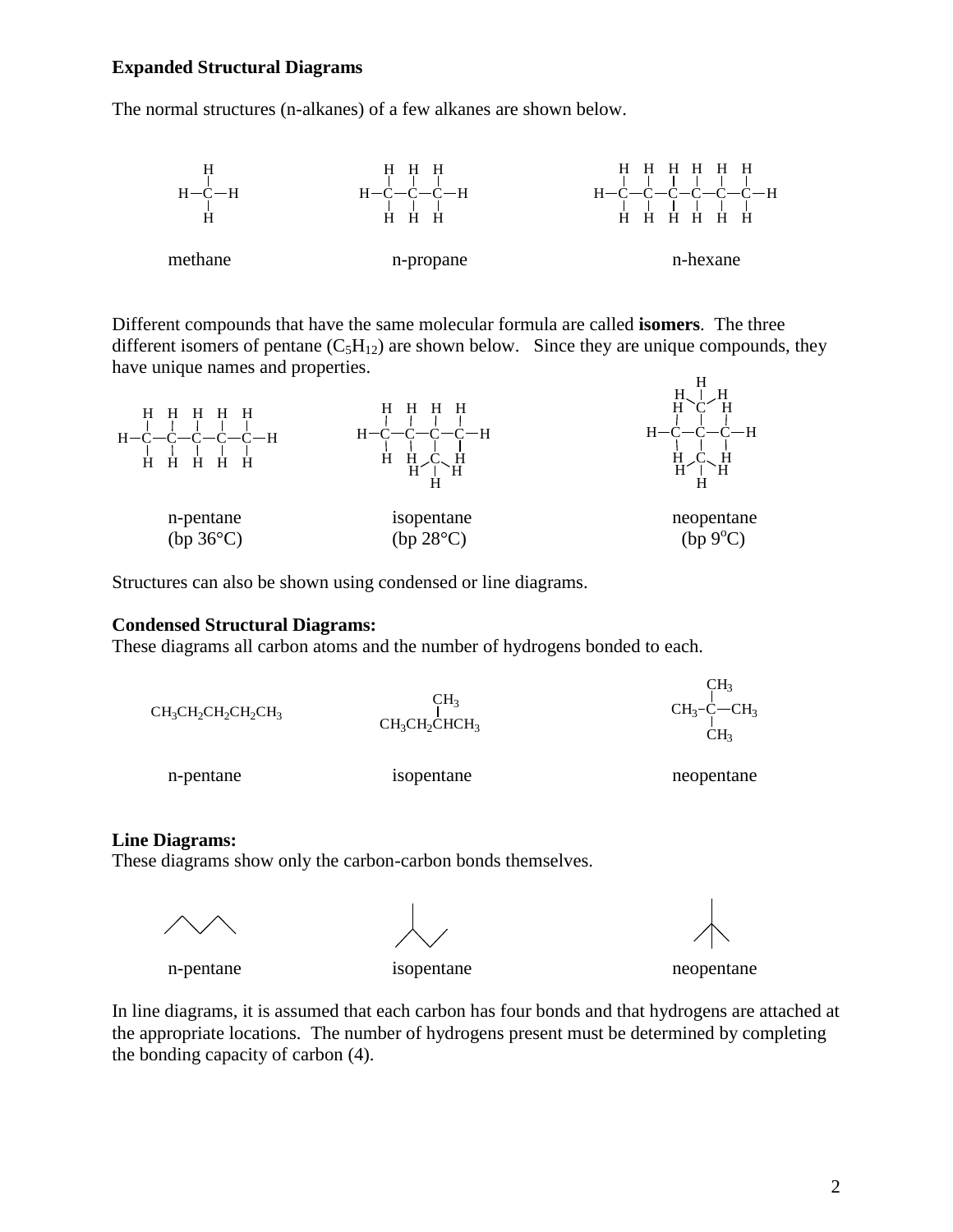Using prefixes such as (n) or (iso) or (neo) might appear as a suitable method of nomenclature. This works for simple alkanes such as butane  $(C_4H_{10})$  and pentane  $(C_5H_{12})$ . However, it becomes hopeless when larger alkanes are considered. For example there are 5 isomers of hexane  $(C_6H_{14})$ , 9 isomers of heptane  $(C_7H_{16})$  and 75 isomers of decane  $(C_{10}H_{22})$ .

Another problem arises as far as nomenclature is concerned. Hydrogens can be replaced or *substituted* by'other elements or groups. For example a hydrogen of methane (CH4) may be replaced by a chlorine atom to form chloromethane  $(CH_3Cl)$ . Branched alkanes contain substitutions derived from smaller alkanes.

These substituted groups are named by dropping the -ane from the name of the corresponding alkane and replacing it by -yl. They are known collectively as **alkyl groups**. The general formula for an alkyl group is  $C_nH_{2n+1}$  since it contains one less hydrogen than the parent alkane with the formula  $C_nH_{2n+2}$ .

To devise a system of nomenclature that could be used for even the most complicated compounds, the International Union of Pure and Applied Chemists (IUPAC) developed a system that is used throughout the world today. Since this system follows much the same pattern for all families of organic cormpounds, we shall consider it in some detail as applied to alkanes.

| Alkane        | Formula             | Melting             | Phase at Room | Alkyl Group  | Formula          |
|---------------|---------------------|---------------------|---------------|--------------|------------------|
|               |                     | Point $(^{\circ}C)$ | Temperature   |              |                  |
| Methane       | $\rm CH_4$          | $-183$              | gas           | methyl       | CH <sub>3</sub>  |
| Ethane        | $C_2H_6$            | $-172$              | gas           | ethyl        | $C_2H_5$         |
| Propane       | $C_3H_8$            | $-187$              | gas           | propyl       | $C_3H_7$         |
| <b>Butane</b> | $C_4H_{10}$         | $-135$              | gas           | butyl        | $C_4H_9$         |
| Pentane       | $C_5H_{12}$         | $-130$              | liquid        | pentyl(amyl) | $C_5H_{11}$      |
| Hexane        | $\rm{C_6H_{14}}$    | -94                 | liquid        | hexyl        | $\rm{C_6H_{13}}$ |
| Heptane       | $C_7H_{16}$         | -91                 | liquid        | heptyl       | $C_7H_{15}$      |
| Octane        | $\rm{C_8H_{18}}$    | $-57$               | liquid        | octyl        | $C_8H_{17}$      |
| Nonane        | $\rm{C_9H_{20}}$    | -54                 | liquid        | nonyl        | $C_9H_{19}$      |
| Decane        | $\rm{C_{10}H_{22}}$ | -30                 | liquid        | decyl        | $C_{10}H_{21}$   |

### **ALKANES AND ALKYL RADICALS**

#### **Naming Branched Alkanes**

Branched alkanes can be named by following a simple sequence of steps:

1. Find the longest continuous chain of carbon atoms (the main chain). It is not necessary that the longest chain be written in a straight line.



*The longest continuous chain contains 5 carbon atoms.*

2. Name this chain by adding "-ane" to the stem name (e.g. **pentane**).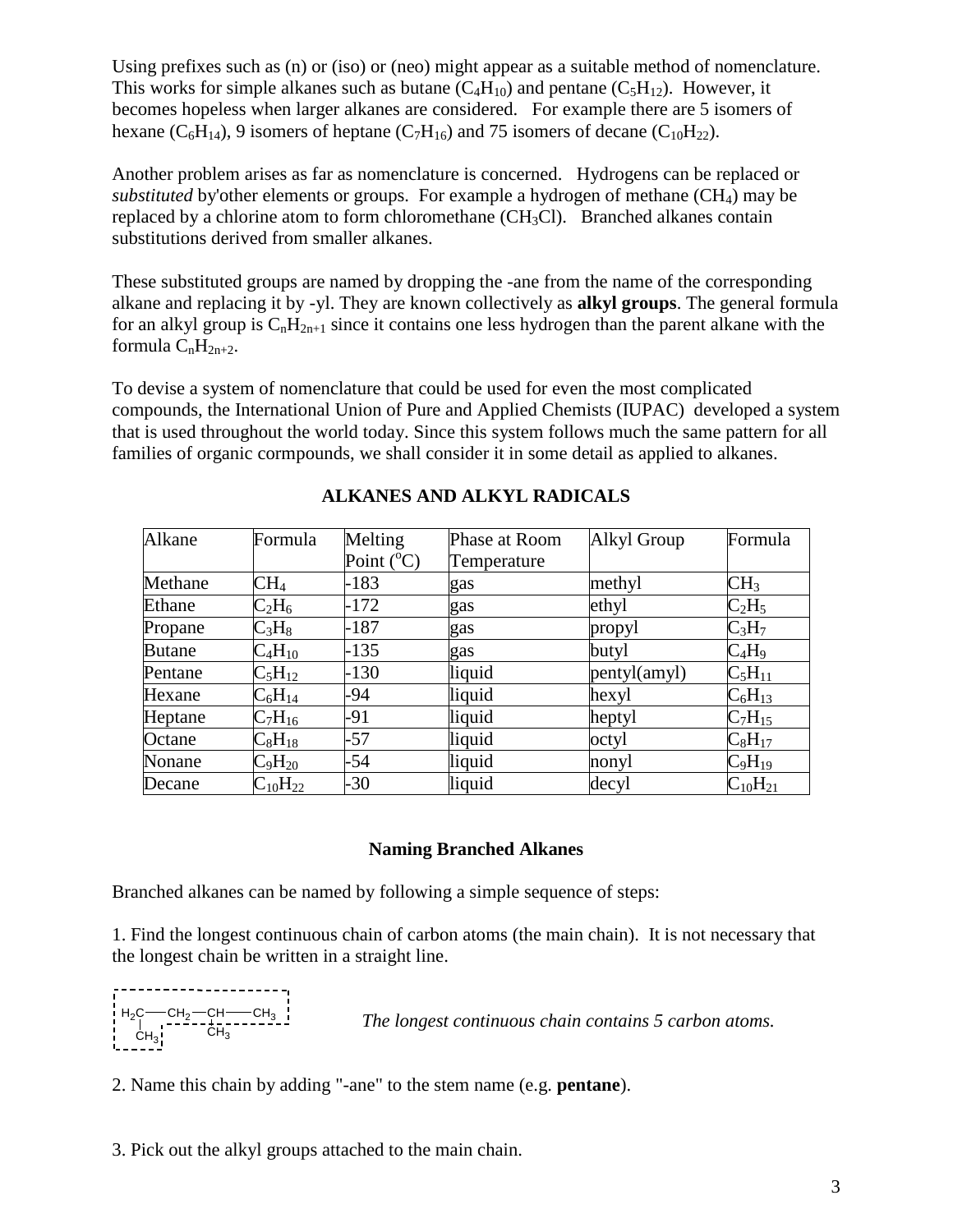*This is an alkyl group.*

 $_{\mathrm{H_2C}}$   $\leftarrow$  CH<sub>2</sub>  $\leftarrow$  CH<sub>3</sub>  $\leftarrow$  CH<sub>3</sub>  $\rm \dot{C}H_3$  (CH<sub>3</sub>

4. Name the alkyl groups (**methyl**).

5. Number the carbon atoms of the main chain consecutively from the end nearest to a substituted group.

H2C CH<sup>2</sup> CH CH<sup>3</sup> CH CH<sup>3</sup> 3 *4 3 2 1 5*

6. Attach the names of the alkyl groups as prefixes to the name of the main chain (**methylpentane**).

7. Indicate the positions of the alkyl groups according to the numbers of the carbon atoms in the main chain to which they are attached. These numbers precede the names of the alkyl groups and are connected to them by hyphens (**2-methylpentane**).

8. If two or more alkyl groups of the same type occur, indicate how many there are by the prefixes di-, tri-, tetra-, etc., and locate the position of each by a separate number. Use commas to separate consecutive numbers from each other. Thus,

is 2,3-dimethylpentane (**not** 2-methyl-3-methylpentane) CH<sup>2</sup> CH CH CH<sup>3</sup> CH<sup>3</sup> CH<sup>3</sup> H3C *5 4 3 2 1*

is 2,2-dimethylpentane (**not** 2-dimethylpentane) СН $_{\mathrm{2}}$ -СН $_{\mathrm{2}}$ —С $\mathrm{=-}$ СН $_{\mathrm{3}}$  $CH<sub>3</sub>$  $H_3C$ CH<sup>3</sup> *<sup>1</sup> 2 5 4 3*

9. If different alkyl groups are present, arrange their names in **alphabetical order** as prefixes to the name of the main chain. Use numbers to indicate the position of each group, with commas between numbers and hyphens between numbers and letters.

$$
H_3C \longrightarrow CH \longrightarrow CH \longrightarrow CH_2-CH \longrightarrow CH \longrightarrow CH_2-CH_3
$$
\n
$$
CH_3 \qquad CH_3 \qquad CH_2
$$
\n
$$
CH_3 \qquad CH_3
$$
\n
$$
CH_3
$$
\n
$$
CH_3
$$
\n
$$
CH_3
$$
\n
$$
CH_2
$$
\n
$$
H_3C \longrightarrow CH \longrightarrow CH \longrightarrow CH \longrightarrow CH_3
$$
\n
$$
H_3C \longrightarrow CH \longrightarrow CH \longrightarrow CH_3
$$
\n
$$
H_3C \longrightarrow CH \longrightarrow CH_3
$$
\n
$$
H_3C \longrightarrow CH \qquad CH_2
$$
\n
$$
H_3C \longrightarrow CH \qquad CH_3
$$
\n
$$
CH_3
$$
\n
$$
CH_3
$$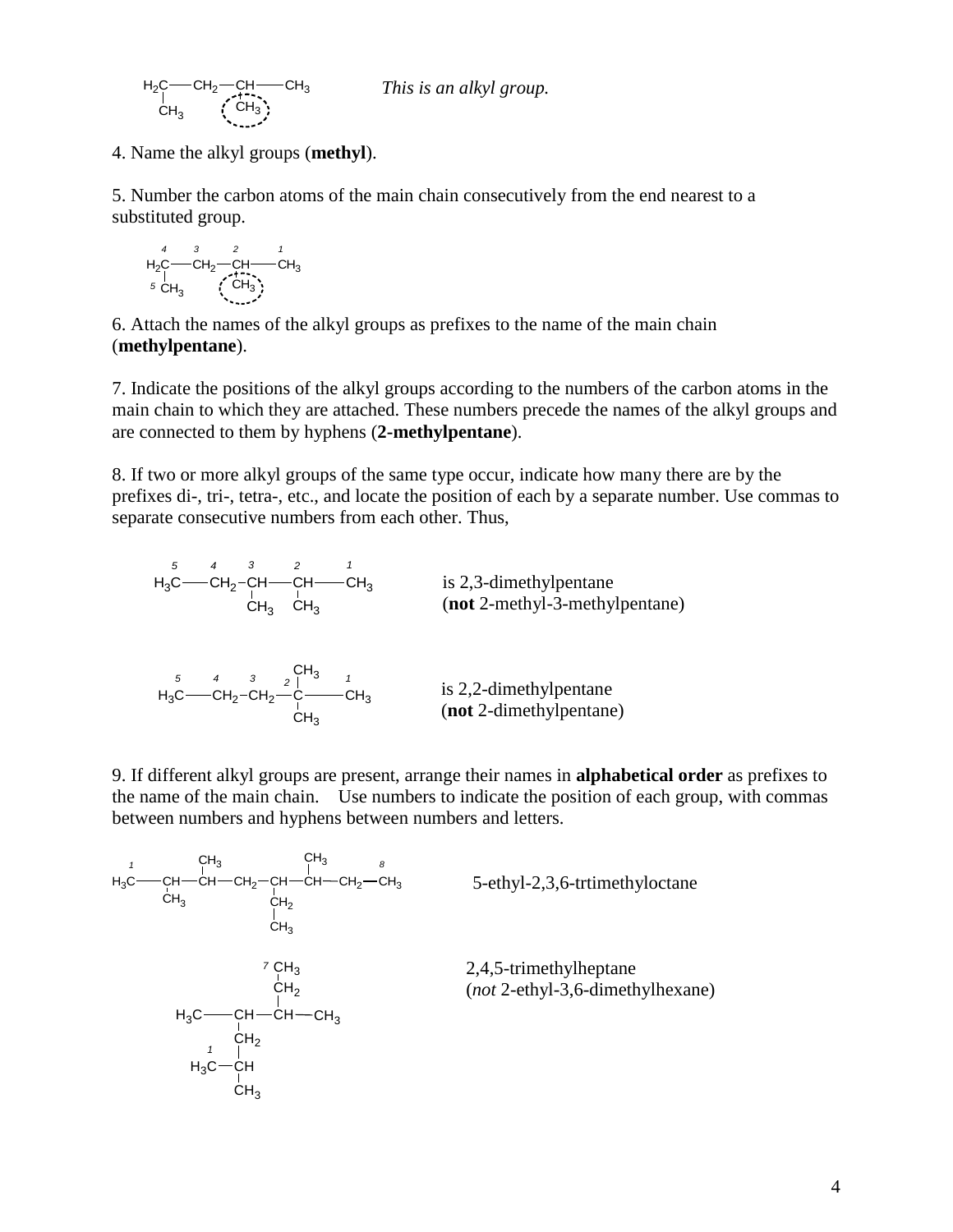10. If chains of equal length are competing for selection as the main chain, choose that chain which has the greatest number of alkyl groups as the main chain.



11. Other common groups are frequently found attached to hydrocarbon chains. Their names are:



Examples of compounds containing these groups are:

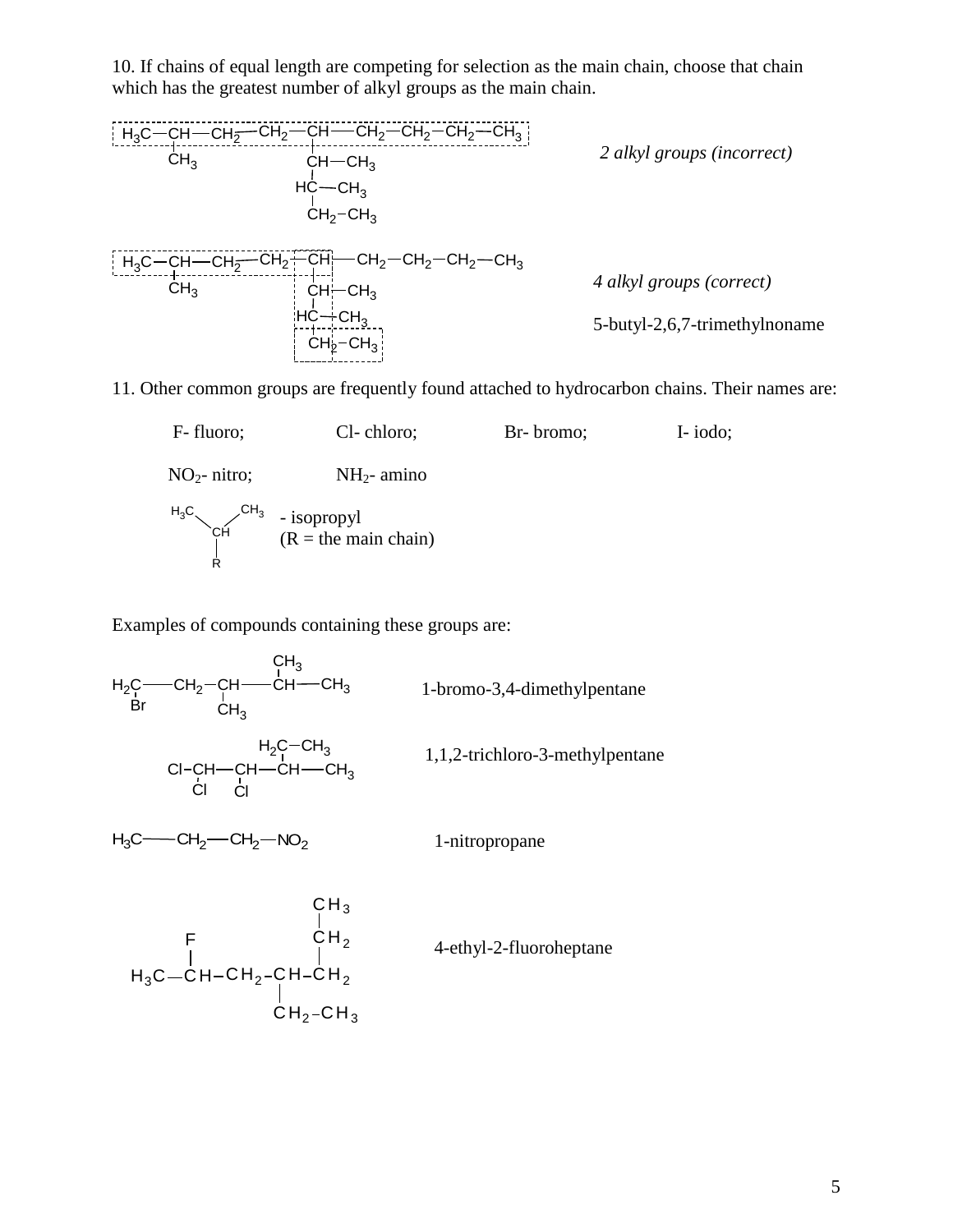

#### **ALKENES**

The alkenes are a class of compounds that contain less hydrogen than the alkanes and which can be converted into alkanes by the addition of hydrogen.

Since alkenes evidently contain less than the maximum quantity of hydrogen, they are referred to as unsaturated hydrocarbons (alkanes are saturated hydrocarbons since they contain the maximum number of hydrogens per carbon atom).

All alkenes contain a carbon to carbon double bond (that is two carbons share two pairs of electrons instead of the normal sharing of one pair of electrons).

The simplest alkene is ethene (ethylene)

| $H$ :<br>$\Box$ : H | H.<br>Н |          |
|---------------------|---------|----------|
| C::C                | $C=C$   | $C_2H_4$ |
| $\cdot$ H<br>H.     | H.      |          |

Its structure is very comparable to that of ethane with the single bond replaced by a double bond

The next alkene is propene (propylene).



In butene (butylene), the double bond may be found in more than one location.



Note that for all three alkenes mentioned so far, the number of hydrogens is exactly double the number of carbons ( $C_2H_4$ ,  $C_3H_6$ ,  $C_4H_{10}$  etc.). Therefore, the general formula for alkenes is  $\mathbf{C}_n \mathbf{H}_{2n}$ .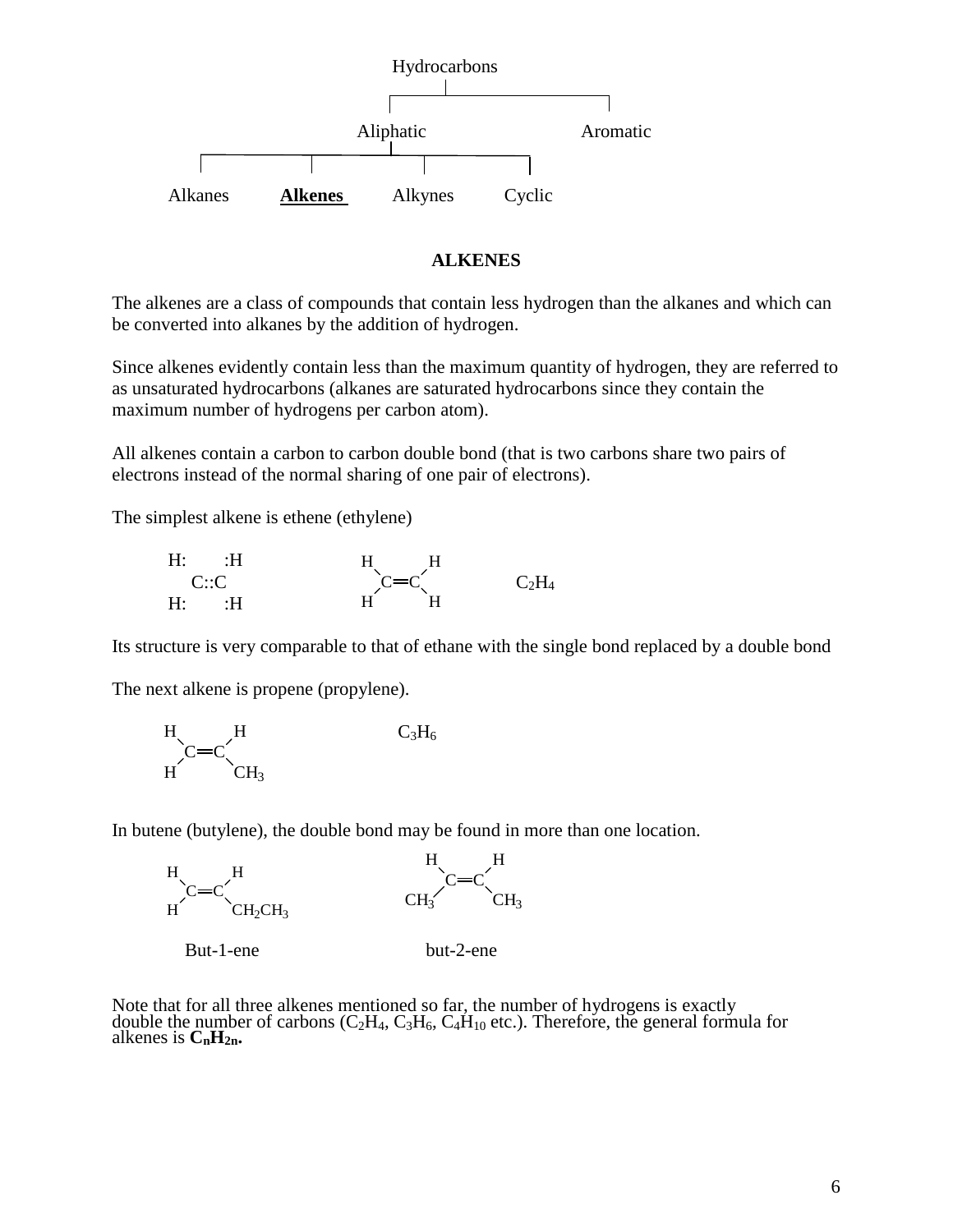#### **Geometric (***cis-trans***) Isomers**

The structure of but-2-ene can be represented in two ways:



Since a carbon-carbon double bond (or sigma  $+$  pi bond) is not free to rotate, these represent two unique geometric forms of 2-butene. If a plane is drawn through form I above, both methyl groups are on the same side of the plane. In form II, the methyl groups lie on opposite sides of the plane. These two froms are known as *cis* (from Latin "on this side") and *trans* (from Latin "across") isomers of but-2-ene.



This type of isomerism can occur around any C=C bond as long as two different groups are bonded to each carbon involved in the double bond.



Geometric isomers are closely related but do have distinct properties.



Common names of alkenes are seldom used except for three simple alkenes: ethylene, propylene, and butylene. Most alkenes today are named by using the IUPAC naming system which is similar to that used for alkanes.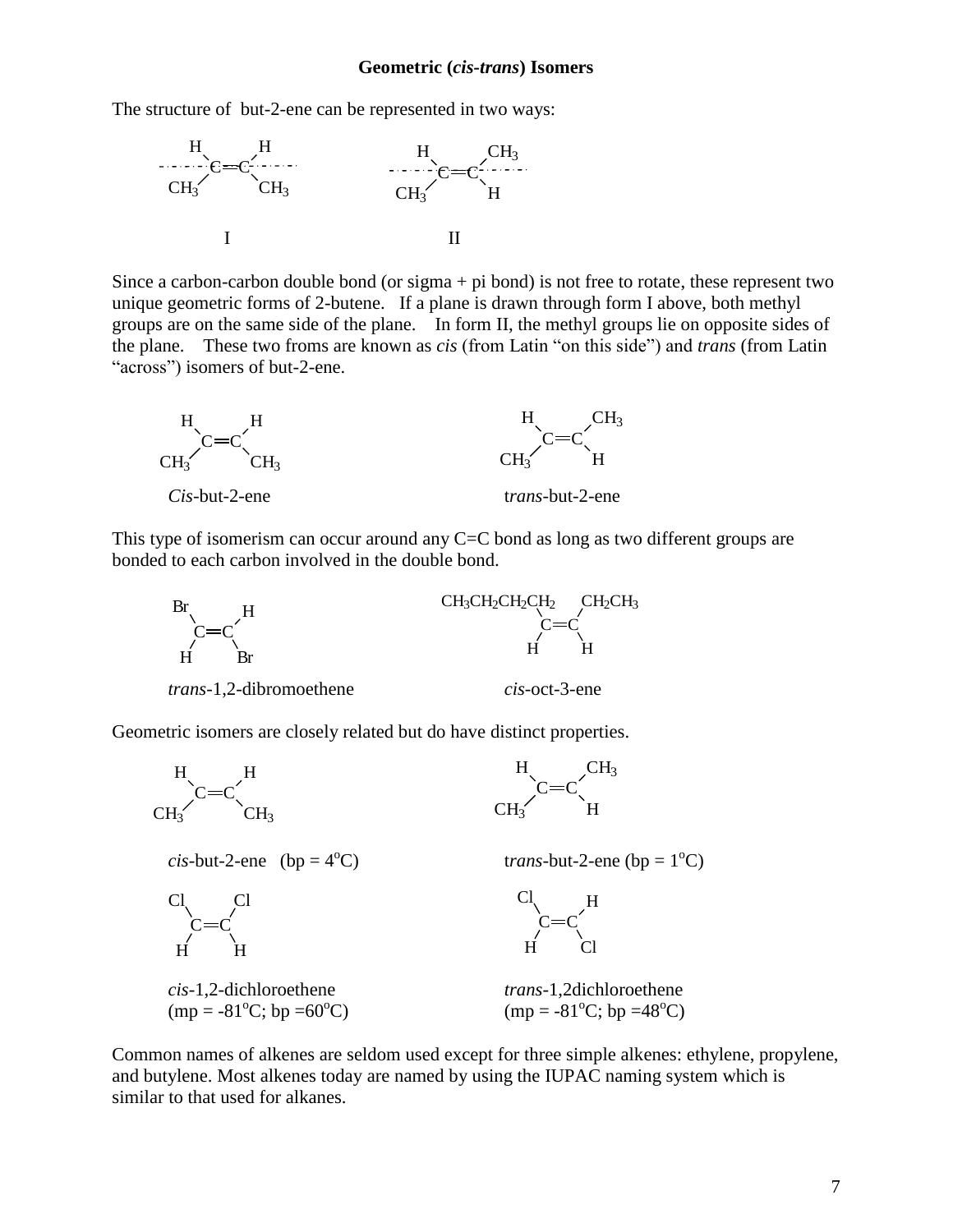Alkenes are named in the same way as alkanes, except that the ending "-ene" is used. The main chain must contain both carbon atoms of the double bond, even if it is possible to find a longer continuous chain which does not pass through both double bonded carbon atoms.

$$
H_2C \frac{C}{CH_2} \cdot C H_2 \cdot C H_3
$$
\n
$$
CH_3 \cdot CH_3
$$
\n
$$
H_3 \cdot C H_3
$$
\n
$$
H_4 \cdot C H_5
$$
\n
$$
H_5 \cdot C H_6
$$
\n
$$
H_6 \cdot C H_7
$$
\n
$$
H_7 \cdot C H_8
$$
\n
$$
H_8 \cdot C H_9
$$

Thus, in this example the main chain has five carbon atoms even though a six-carbon chain can be found. The atoms of the main chain are numbered to give the double-bonded carbon atoms the lowest numbers, but we write only the lower of the two numbers to locate the double bond. The name of the main chain in the above example is therefore 1-pentene. The complete name of the alkene is 2-ethyl-3-methyl- l-pentene.



#### **ALKYNES**

Alkanes have the general formula  $C_nH_{2n+2}$ ; alkenes have the general formula  $C_nH_{2n}$ . Now we will discuss the kinds of hydrocarbons that have the general formula  $C_nH_{2n-2}$ , the alkynes.

The carbon-carbon triple bond (or sigma  $+ 2$  pi bonds) is the characteristic feature of the alkynes. The simplest member of the alkynes is ethyne (acetylene).

 $H: C::: C:H$   $H-C=\mathbb{C}-H$  ethyne (acetylene)  $H - C = C - H$ 

Like the alkanes and alkenes, the alkynes form a homologous series, the increment again being the  $-CH<sub>2</sub>$ - group.

The rules for IUPAC nomenclature are exactly the same as for the naming of alkenes except that the ending –yne replaces the -ene of alkenes. The parent structure is the longest continuous chain that contains the triple bond, and the positions both of substituents and of the triple bond are indicated by numbers. The triple bond is given the number of the first triple bonded carbon encountered, starting from the end of the chain nearest the triple bond.

Examples of alkynes are:

| $CH_3$ -C $=$ C $-CH_3$            | But-2-yne                                                                  |
|------------------------------------|----------------------------------------------------------------------------|
| C <sub>1</sub>                     |                                                                            |
| $CH_2$ -CH <sub>2</sub> -C $=$ C-H | 4-chlorobut-1-yne ( <i>note that the triple bond is <math>C-1</math></i> ) |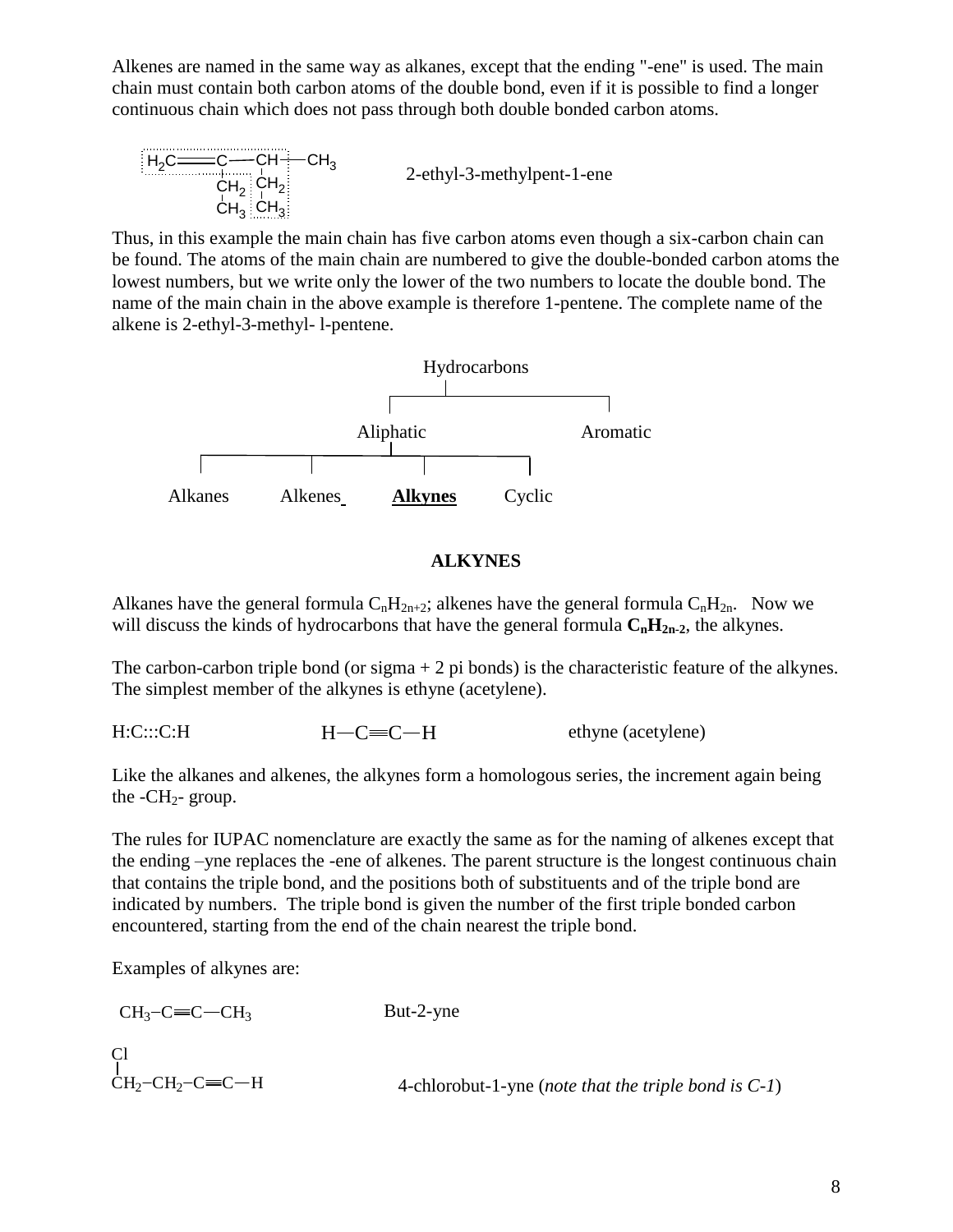

#### **CYCLIC ALIPHATICS**

In the compounds that we have studied in previous sections, the carbon atoms are attached to one another to form *chains*; these are called open chain compounds. In many compounds, however, the carbon atoms are arranged to form *rings*; these are called c**yclic compounds**.

Cyclic aliphatic hydrocarbons are named by prefixing **cyclo** to the name of the corresponding open chain hydrocarbon having the same number of carbon atoms as the ring.



Substituents on the ring are named, and their positions are indicated by numbers, the lowest combination of numbers being used. In simple cycloalkenes and cycloalkynes, the double-and triple-bonded carbons are considered to be carbons 1 and 2. Therefore, numbering always begins at the start of the double or triple bond in such a way as to give the first substitution the lowest carbon number.



For convenience, aliphatic rings are often represented by simple geometric figures (line diagrams). A triangle represents cyclopropane, a square for cyclobutane, a pentagon for cyclopentane, a hexagon for cyclohexane, and so on. It is understood that the appropriate number of hydrogens are at each corner of the figure, unless some other group is indicated.

For example:







cyclobutane  $(C_4H_8)$  cyclopentene  $(C_5H_8)$  1,2,3-trimethylcyclohexane  $(C_9H_{18})$ 

Note that the formation of the ring removes two hydrogens from the formula of any cyclic hydrocarbon. For example, the alkane butane has the formula  $C_4H_{10}$  whereas cyclobutane has the formula  $C_4H_8$ .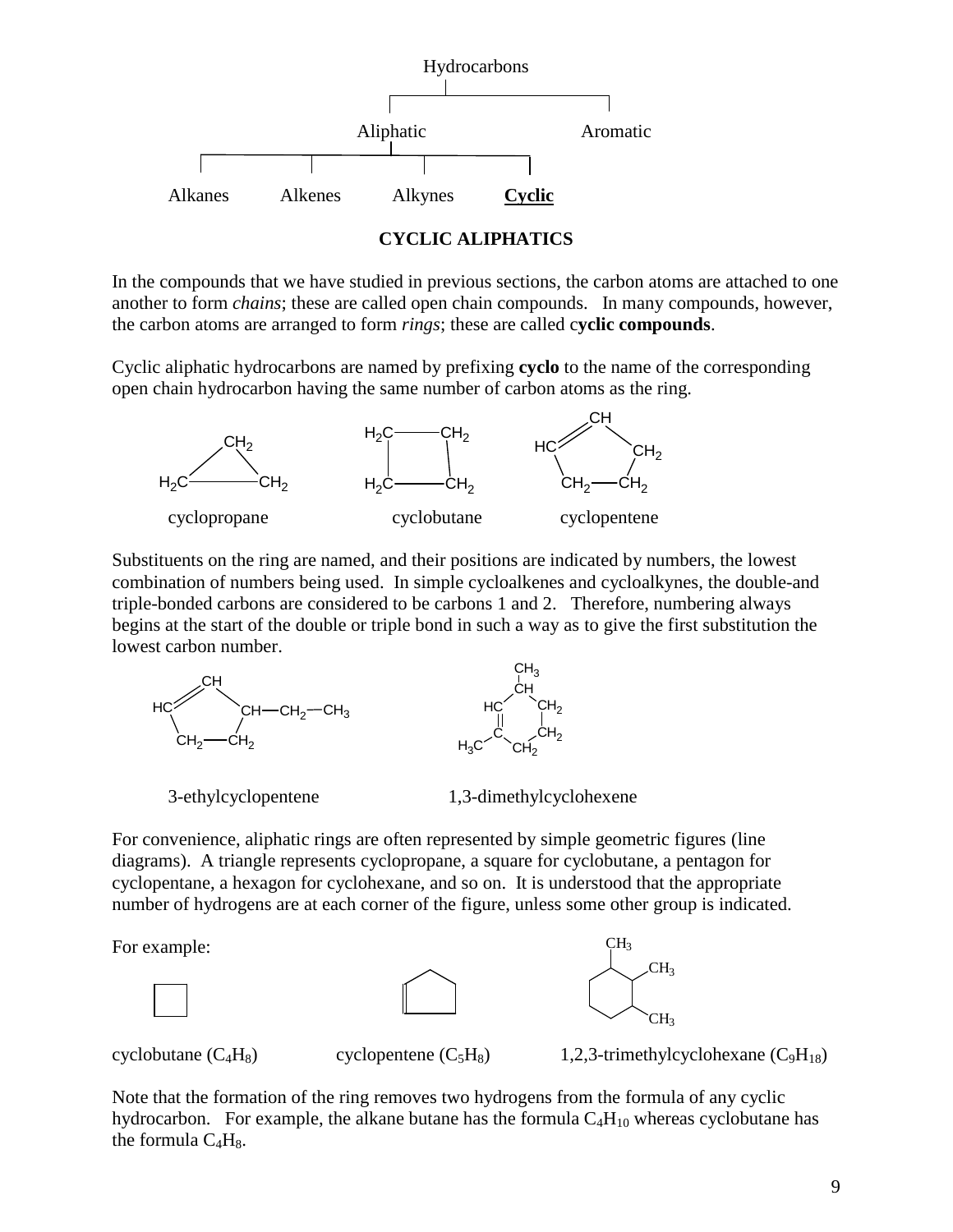## **Aliphatic Hydrocarbons Practice**

## Read p. 8 – 18 of the textbook and answer these questions..

- 1. Butane exists in the form of two structural isomers. Draw the structural formula and write the IUPAC name of each.
- 2. Draw the condensed straight-chain structures for heptane and nonane.
- 3. Match each name in a-d with the correct structure in e-h.
	- a. 3-ethyl-2-methylhexane
	- b. 3-ethyl-4-methylhexane
	- c. 2,2- dimethylhexane
	- d. 3-ethylhexane







**H**-C-H

**H**

**C**

**H H H**

**H H H**

**C** ——С——С——С——С

**H**

**H**

**H**

**H**

**H**

**H**

**H**

**H**

**H**



10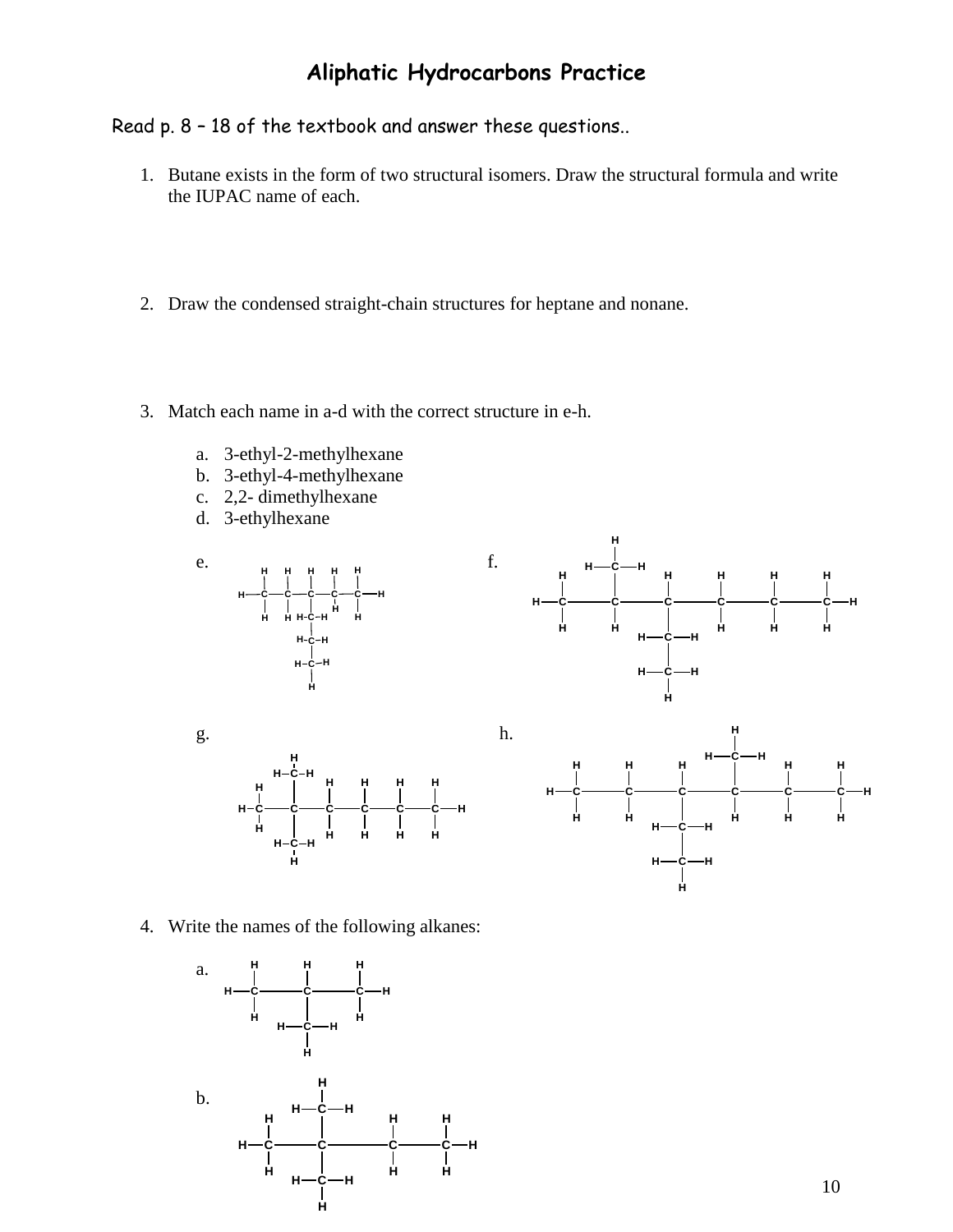c.



- 5. How many hydrogen atoms would be in a molecule of an alkane containing 15 carbon atoms? 50 carbon atoms?
- 6. Draw the condensed structural formulas of the following compounds:
	- a. 2-methylbutane
	- b. 3,3-dichlorohexane
	- c. 4-ethyl-2,3,4-trimethyldecane
- 7. Write the correct name for each of the following structures:

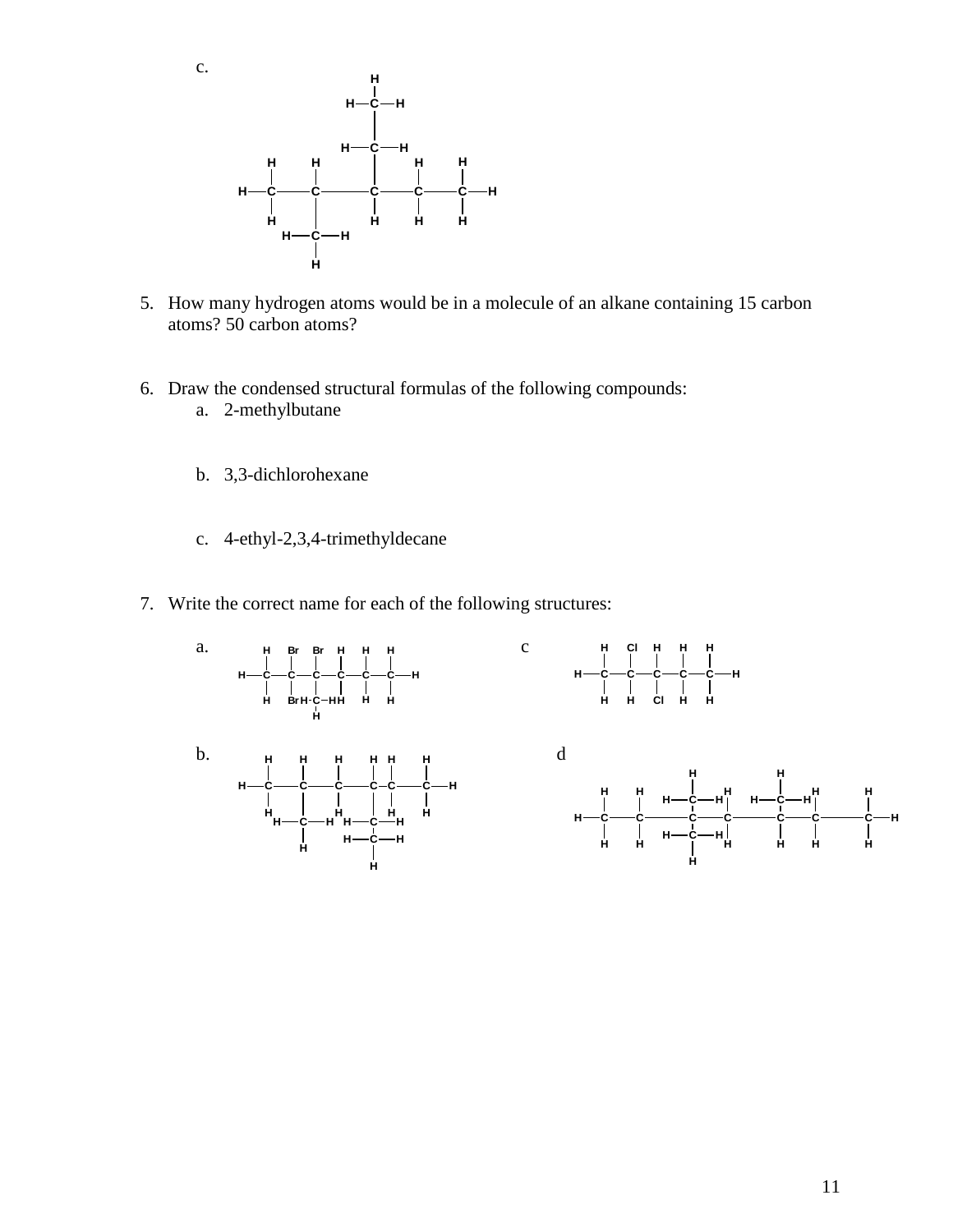Name or draw the following compounds:

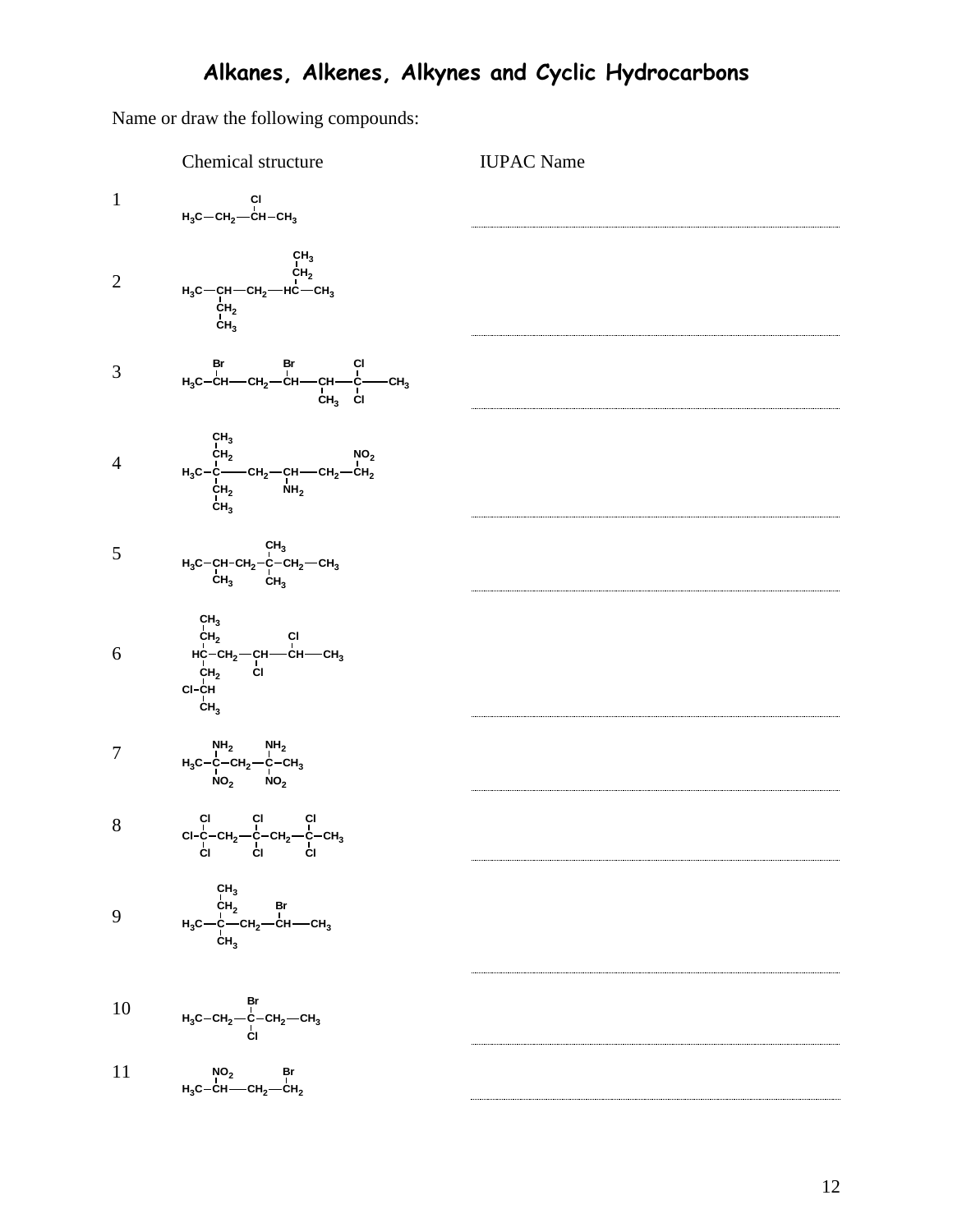| 12        |                                                                                                                                                                                                                                           | 2,3-dichloropentane               |
|-----------|-------------------------------------------------------------------------------------------------------------------------------------------------------------------------------------------------------------------------------------------|-----------------------------------|
| 13        |                                                                                                                                                                                                                                           | 3-bromo-2-methylheptane           |
| 14        |                                                                                                                                                                                                                                           | 1,2-dichloropropene               |
| 15        |                                                                                                                                                                                                                                           | 4,4-diamino-2,3,6-trichlorooctane |
| 16        |                                                                                                                                                                                                                                           | 2,2,3,3,4-pentachloropentane      |
| 17        | $H_3C$ -CH <sub>2</sub> -CH=CH-CH <sub>2</sub> -CH <sub>3</sub>                                                                                                                                                                           |                                   |
| 18        | CH <sub>2</sub><br>$H_3C-CH_2$ -C-CH <sub>2</sub> -CH <sub>2</sub> -CH <sub>3</sub>                                                                                                                                                       |                                   |
| 19        | $H_3C-CH$ $CH$ $CH$ $CH$ $CH$ $CH$ $CH$ $CH$ $CH$ $CH$                                                                                                                                                                                    |                                   |
| <b>20</b> | $H_3C-CH_2$ —CH—CH—CH—CH <sub>3</sub><br>CI CI CH                                                                                                                                                                                         |                                   |
| 21        | $\mathsf{H}_3\mathsf{C}{-}\overset{\mathsf{C}}{\mathsf{C}}{--}\overset{\mathsf{Br}}{\mathsf{C}}\mathsf{H}_2{\--}\overset{\mathsf{Br}}{\mathsf{C}}{--}\overset{\mathsf{Br}}{\mathsf{C}}{\--}\overset{\mathsf{Br}}{\mathsf{C}}\mathsf{H}_3$ |                                   |
| $22\,$    | $\begin{array}{cc} & c H_3 \\ c I & c H \\ H_0^L - c H_2 - C - c H_3 \\ c H_3 & & \end{array}$                                                                                                                                            |                                   |

13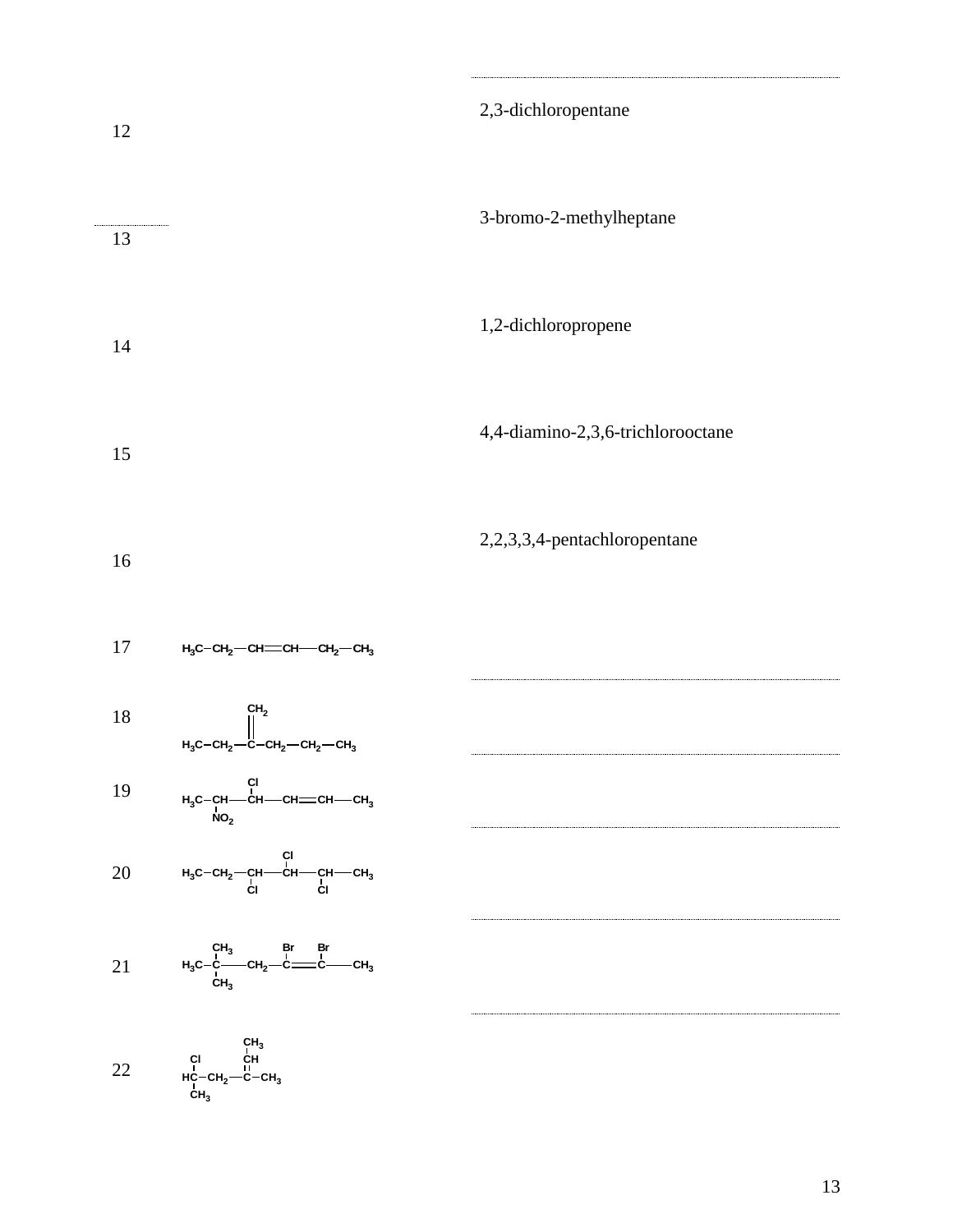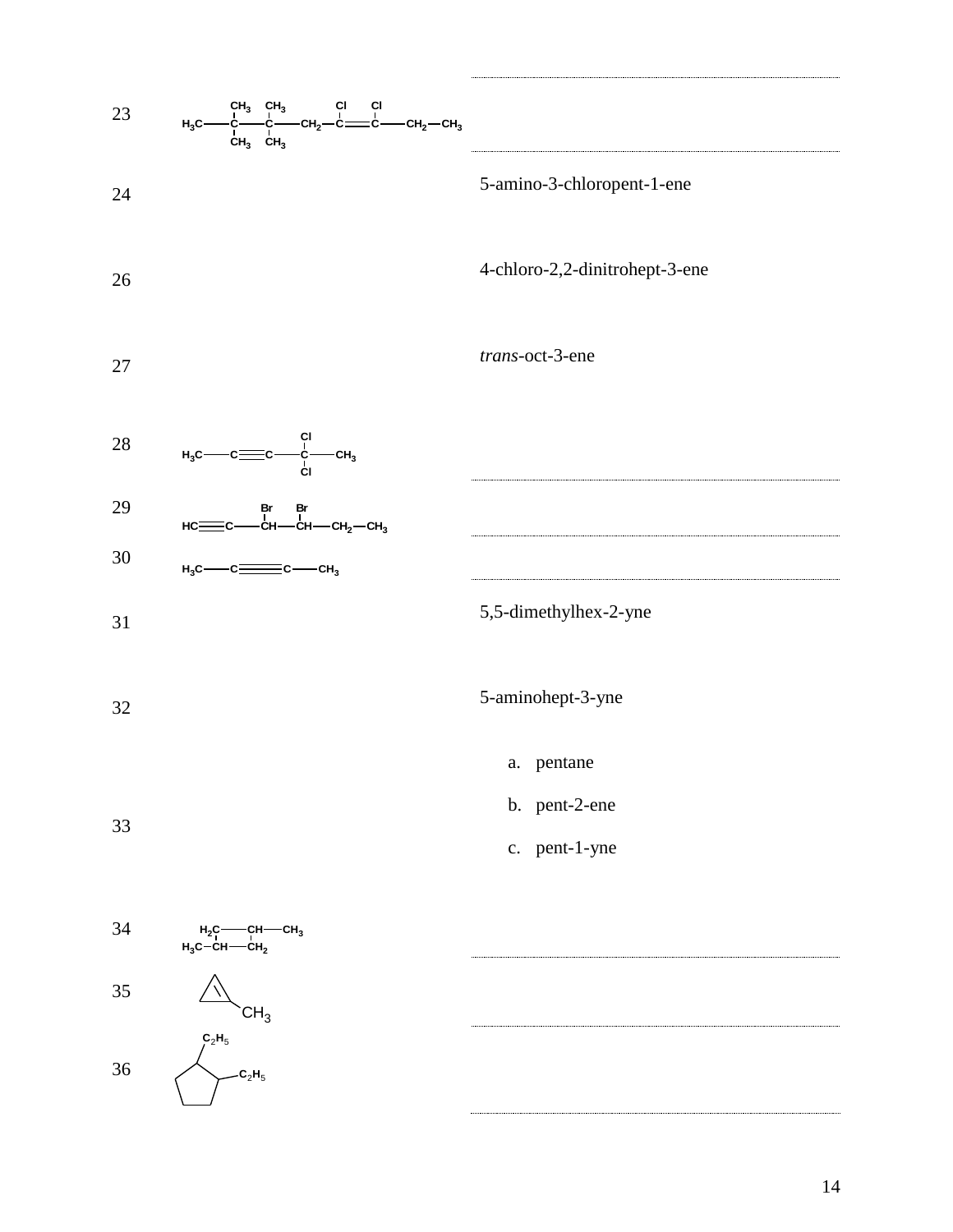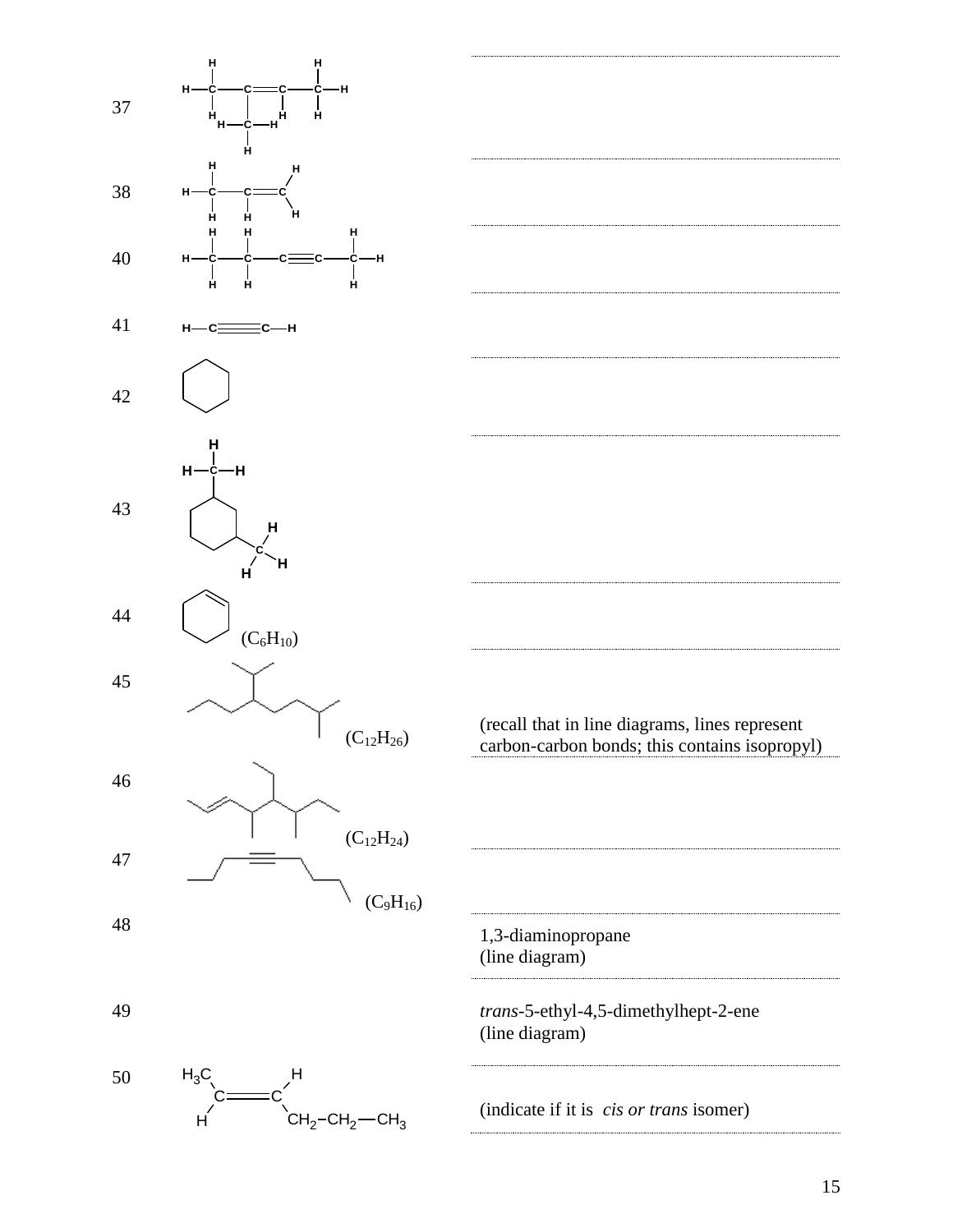#### **AROMATIC HYDROCARBONS**



The aromatic hydrocarbons are benzene and compounds containing a benzene ring. Benzene has the chemical formula  $C_6H_6$  and consists of a ring of six carbon atoms. Based on the chemical formula, one proposed structure for benzene was the following:



This structure would be called cyclohexatriene using the IUPAC system for naming aliphatic hydrocarbons that we have studied previously. However, the properties of benzene are very different than those of other double or triple bonded hydrocarbons. For example, benzene is a very stable molecule while alkenes and alkynes are both very reactive.

In fact, benzene has 6 *identical* carbon-carbon bonds in its structure. Benzene can be thought of as a hybrid of two "resonance forms" of cyclohexatriene:



Either of these structures is identified as benzene although neither is actually correct. Instead, a common way to represent benzene is a ring of 6 carbons with a circle in the middle:



In other words, the electrons involved in the "double" bonds or pi bonds are shared equally among all 6 carbons. These pi electrons are said to be *delocalized* in this arrangement. Every carbon is  $sp<sup>2</sup>$  hybridization state with one electron involved in pi bonding. This means that benzene has a planar structure as shown in these models:

- a) 6 half-filled *p* orbitals
- b)  $\pi$ -bonding (delocatized electrons)
- c) electron density diagram

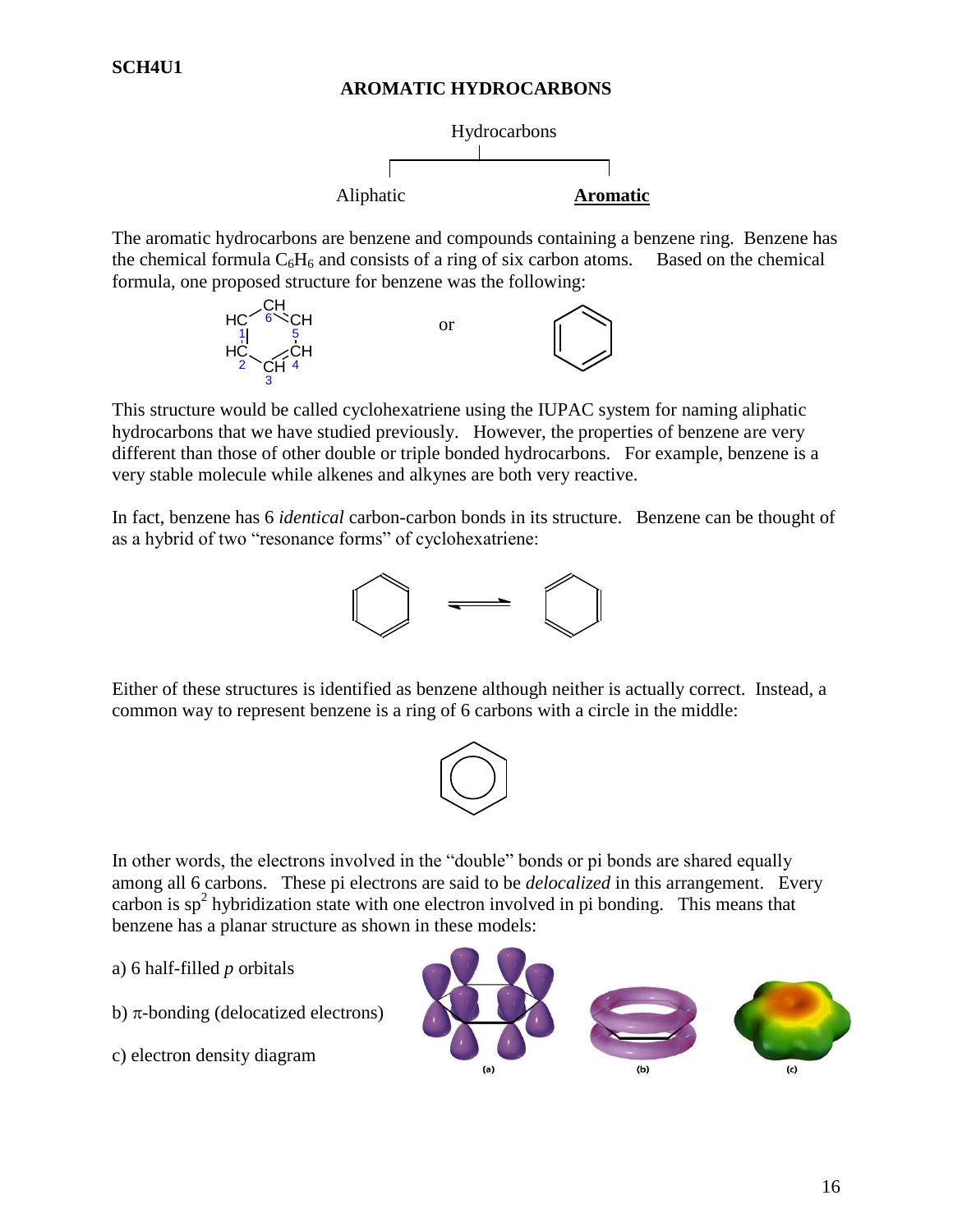#### **Aromatic Nomenclature**

For many of the derivatives of benzene, we simply prefix the name of the substituent group to the word benzene. For example:



Some derivatives, however, have common names that do not follow the IUPAC system:



Benzoic acid and phenol are always known by these names and must be memorized. Aniline is also known as aminobenzene and toluene is also known as methylbenzene.

If several groups are substituted on the benzene ring, we also indicate their relative position. If all groups are the same, each substituted group is given a number to produce a sequence that gives the lowest combination of numbers.





1,2-dichlorobenzene 1,3-dichlorobenzene 4

Cl

2

3

Cl



1,2,4-trichlorobenzene ( *not 1,4,6 trichlorobenzene*)

If the last named group has no number, it is understood to be at position 1. If a special name is used (e.g. phenol), the compound is named so the special group (e.g. the hydroxyl group on phenol) is at position 1.

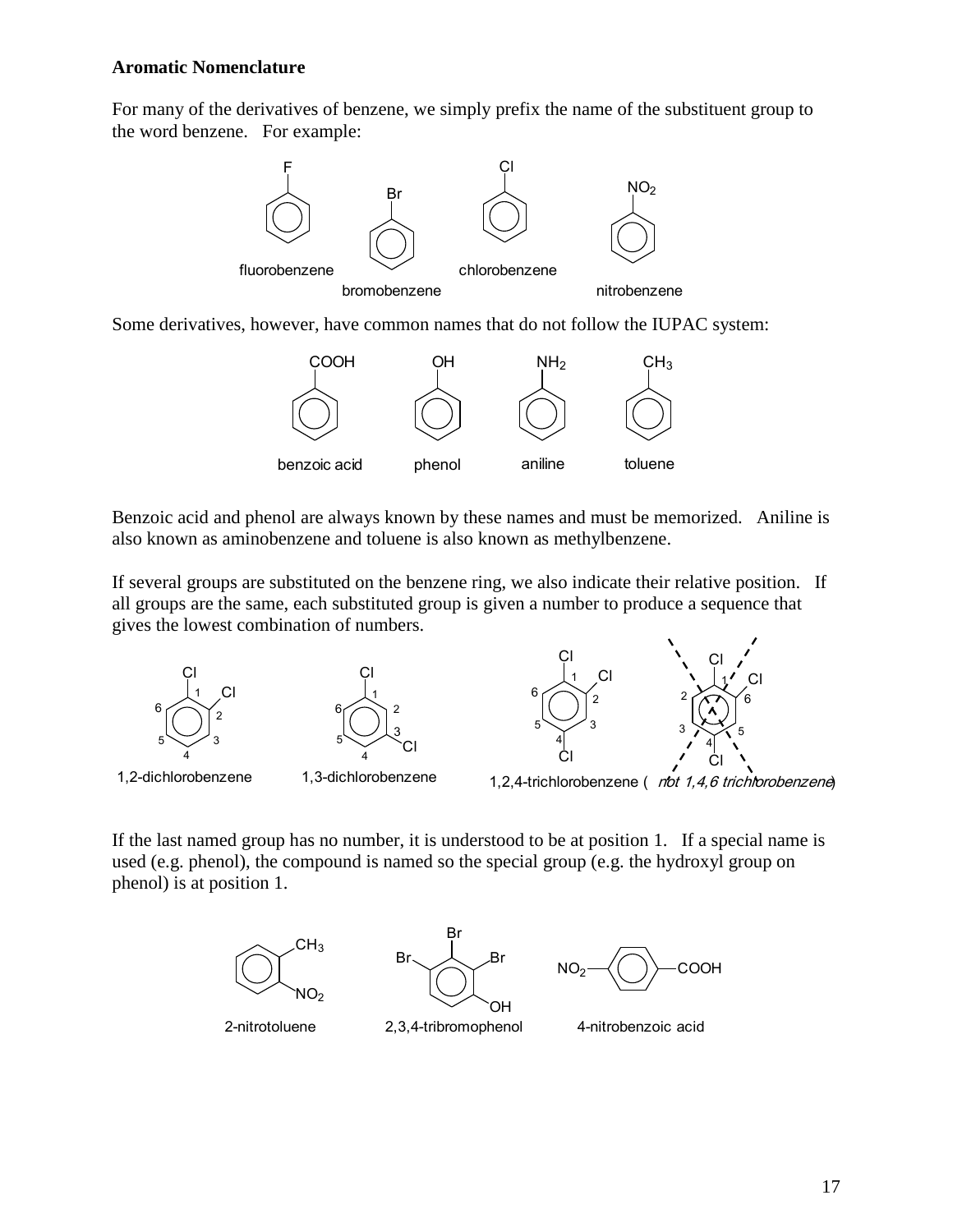#### **Ortho, Meta and Para**

The various isomers of disubstituted benzene rings are often named using an alternative system. The names *ortho*, *meta* and *para* (prefixes *o*,*m* or *p*) identify the relative positions of two groups on the ring. Ortho means the two groups are on the 1,2 positions, meta means they are on the 1,3 positions and para means they are on the 1,4 positions. Cl



If the two groups are different, simply add the two prefixes with benzene. If one of the groups confers a special name, then the compound is named as a derivative of this compound.



Occasionally, benzene groups are found as substitutions or more complex hydrocarbon chains (e.g. alkenes or alkynes). In these compounds, the benzene is treated as a substitution and given the name *phenyl*. Be careful not to confuse a phenyl group with the compound phenol!



3-chloro-2-methyl-4-phenylpent-2-ene

#### **ISOMERS**

**Structural Isomers** are compounds with the same chemical formula but different arrangement of atoms. For example, the ortho, meta and para forms of dichlorobenzene shown above are all isomers with the chemical formula  $C_6H_4Cl_2$ . These compounds have the same molecular mass, but their physical and chemical properties are slightly different. **Geometric Isomers** are isomers where the atoms are arranged in the same way BUT they still have a different 3 dimensional arrangement. One form of this is *cis-trans* isomerism found in some alkenes.

To identify a pair of compounds as identical, isomers or different compounds, follow these clues.

- 1. Determine the chemical formula for the two compounds. Are they different? If YES, the compounds are not isomers but are different compounds.
- 2. If the chemical formula are the same, examine the spatial arrangement of atoms in the structure, Are the atoms joined in the same arrangement or are the atoms joined differently (structural isomerism)? Remember that there may be several ways to draw the same compound. If there are double bonds, examine if there are possible geometric (cis-trans) isomers.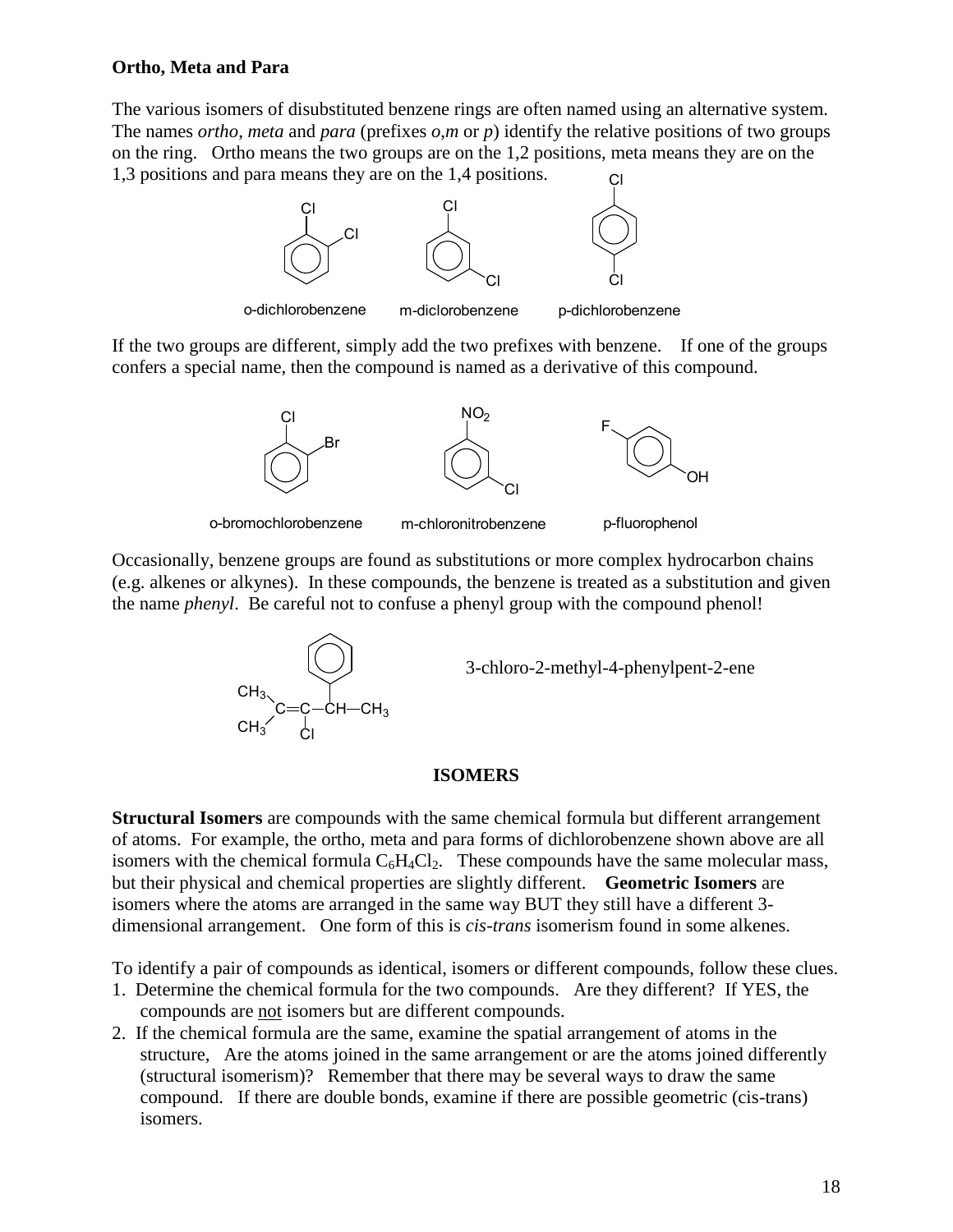# **Aromatic Hydrocarbons**



Do Questions 7 and 8 on p. 21 of Nelson *Chemistry 12* (see below):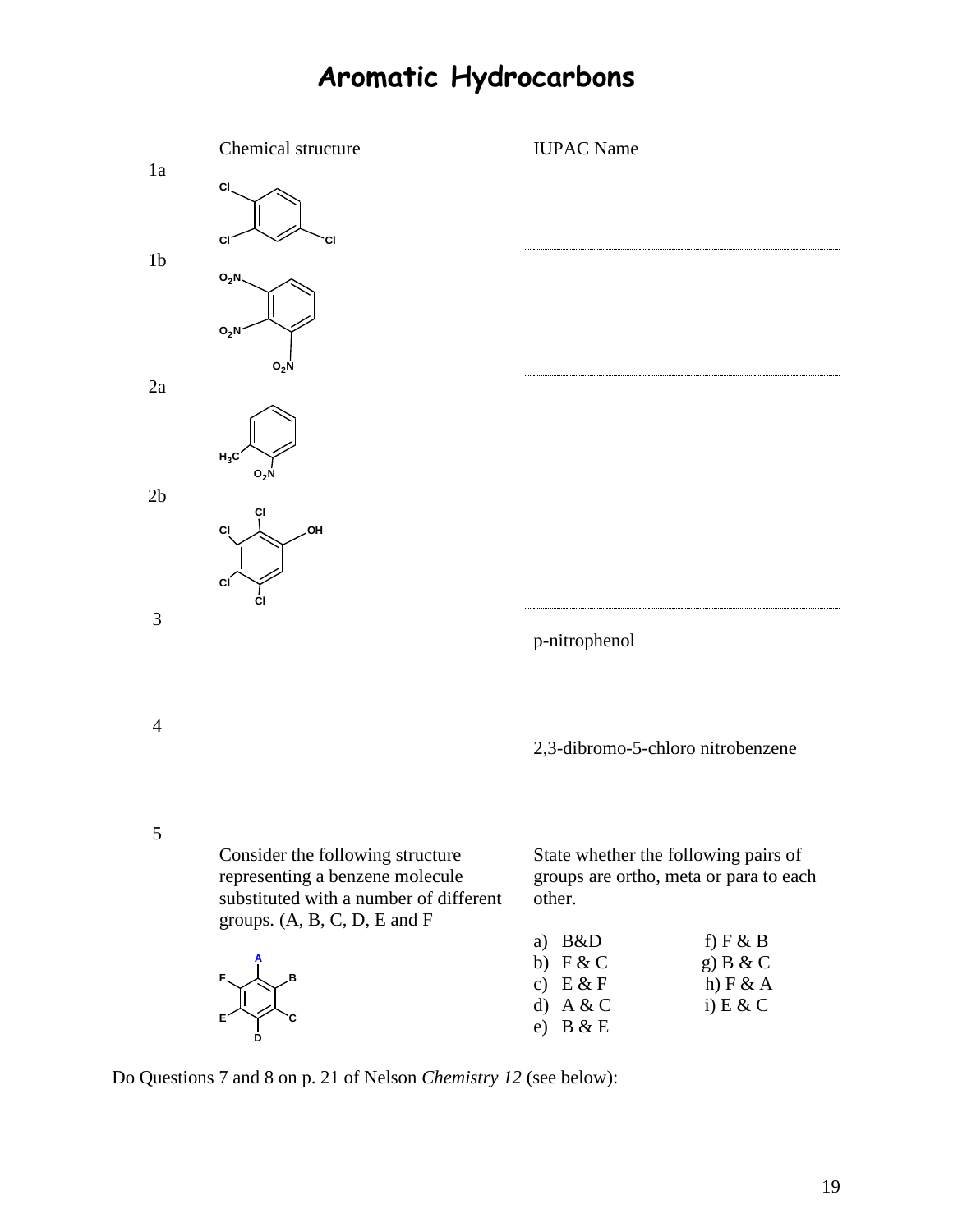## **Isomers**



2. Examine each of the following pairs of structures and decide if the two are identical, isomers or different compounds.

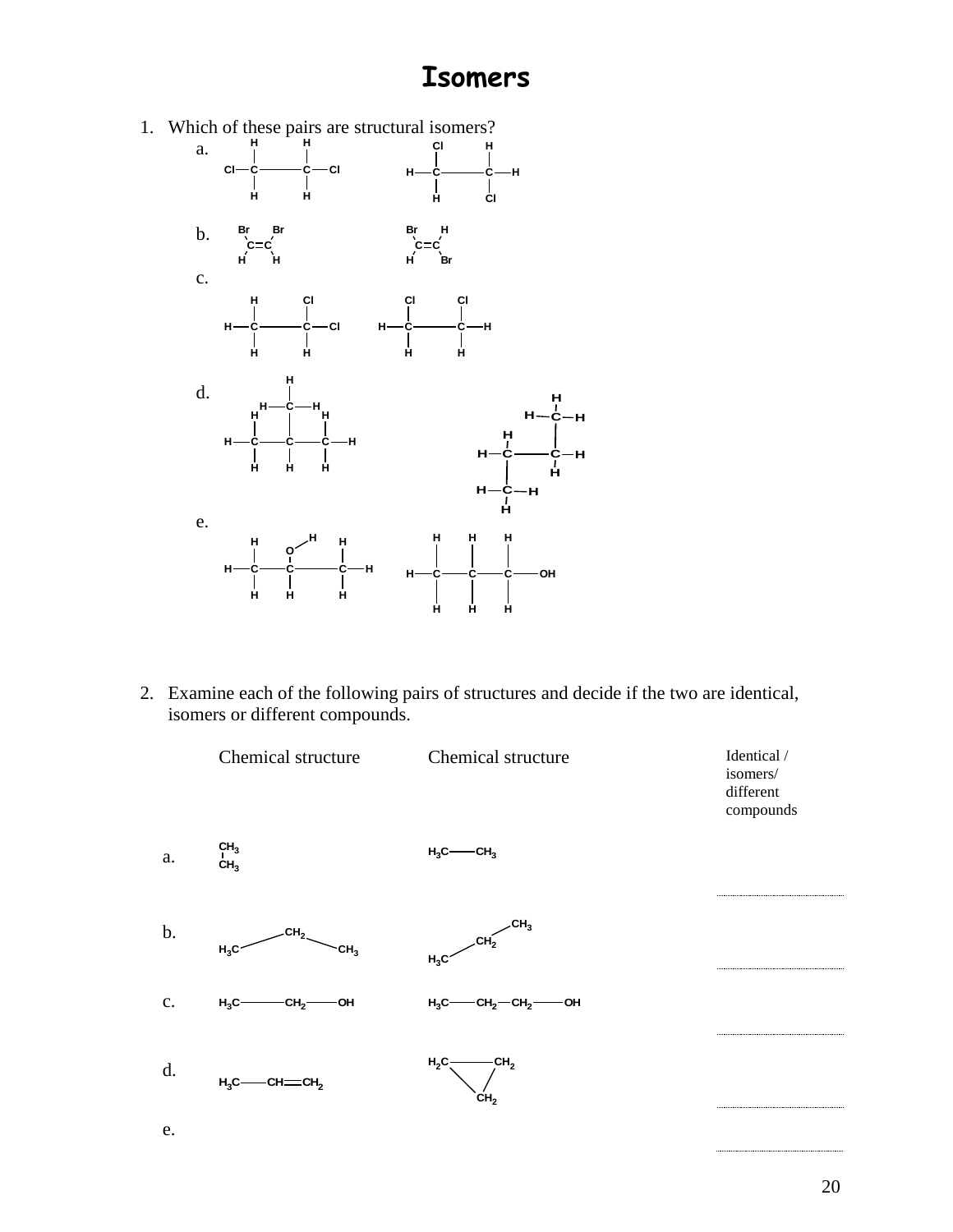

21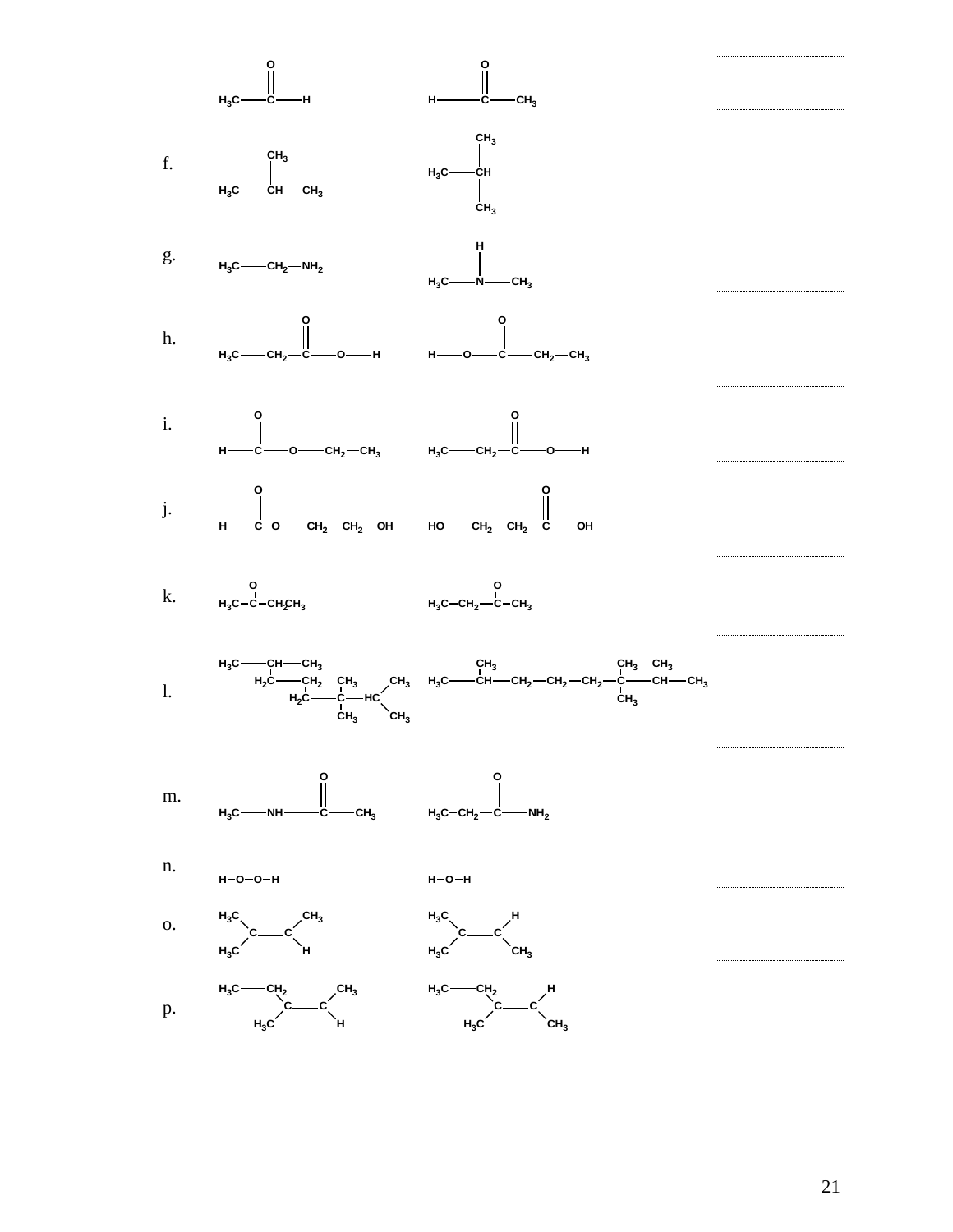### **FUNCTIONAL GROUPS I**

The characteristics of organic compounds (boiling point, odour, reactivity etc.) depend on the composition and arrangement of atoms. For example the properties of **alkanes** depend greatly on the number of carbon atoms in the hydrocarbon chain due to the increased strength of the van der Waal attractions. **Alkenes** have lower boiling points but greater chemical reactivity than their saturated counterparts. In an alkene, it is the presence (and position) of the double bond that is responsible of these properties. Any atom, group of atoms or organization of bonds that determines the specific properties of a molecule is known as a **functional group**.

The double bond in an alkene and the triple bond of an alkyne are functional groups. A functional group can also be an atom or group of atoms attached to some carbon in a hydrocarbon chain. The most common atoms encountered are oxygen, nitrogen or both. Even chlorine attached to an alkane can be considered a functional group and this class of hydrocarbons is called alkyl halides. When discussing functional groups, it is common to use **R** to represent the **rest of the molecule** to which the functional group is attached.

Two common oxygen-containing functional groups attached to hydrocarbons are the hydroxyl group (**R-OH**) and the carbonyl group (**R-C=O**). Depending on how these are arranged, these can form four types of organic compounds shown below.

| <b>General Structure</b>                                                                                                                                                                                                                                                                    | Type            | Example                  |               |  |
|---------------------------------------------------------------------------------------------------------------------------------------------------------------------------------------------------------------------------------------------------------------------------------------------|-----------------|--------------------------|---------------|--|
| $R - O - H$                                                                                                                                                                                                                                                                                 | alcohol         | H H<br>H-C-C-OH<br>L L   | ethanol       |  |
|                                                                                                                                                                                                                                                                                             | aldehyde        | $H - C - C$ <sup>O</sup> | ethanal       |  |
| $O \parallel R-C-R'$                                                                                                                                                                                                                                                                        | ketone          | $H - C - C - C - H$      | propanone     |  |
| $R-C$                                                                                                                                                                                                                                                                                       | carboxylic acid | $H - C - C$ <sup>O</sup> | ethanoic acid |  |
| As you may see from Table 1, the hydroxyl group appears in two types of organic compounds<br>(alcohols and carboxylic acids) while the carbonyl group in found in three (aldehydes, ketones,<br>acids).                                                                                     |                 |                          |               |  |
| Since the functional group is considered the most important part of the molecules, the<br>nomenclature is based on the group. Fortunately, most of the rules for organic nomenclature<br>still apply (see Table 1). We simply change the end of the root name from –ane to either –ol, -al, |                 |                          |               |  |

**Table 1:** Structures and Examples of Aldehydes, Ketones and Carboxylic Acid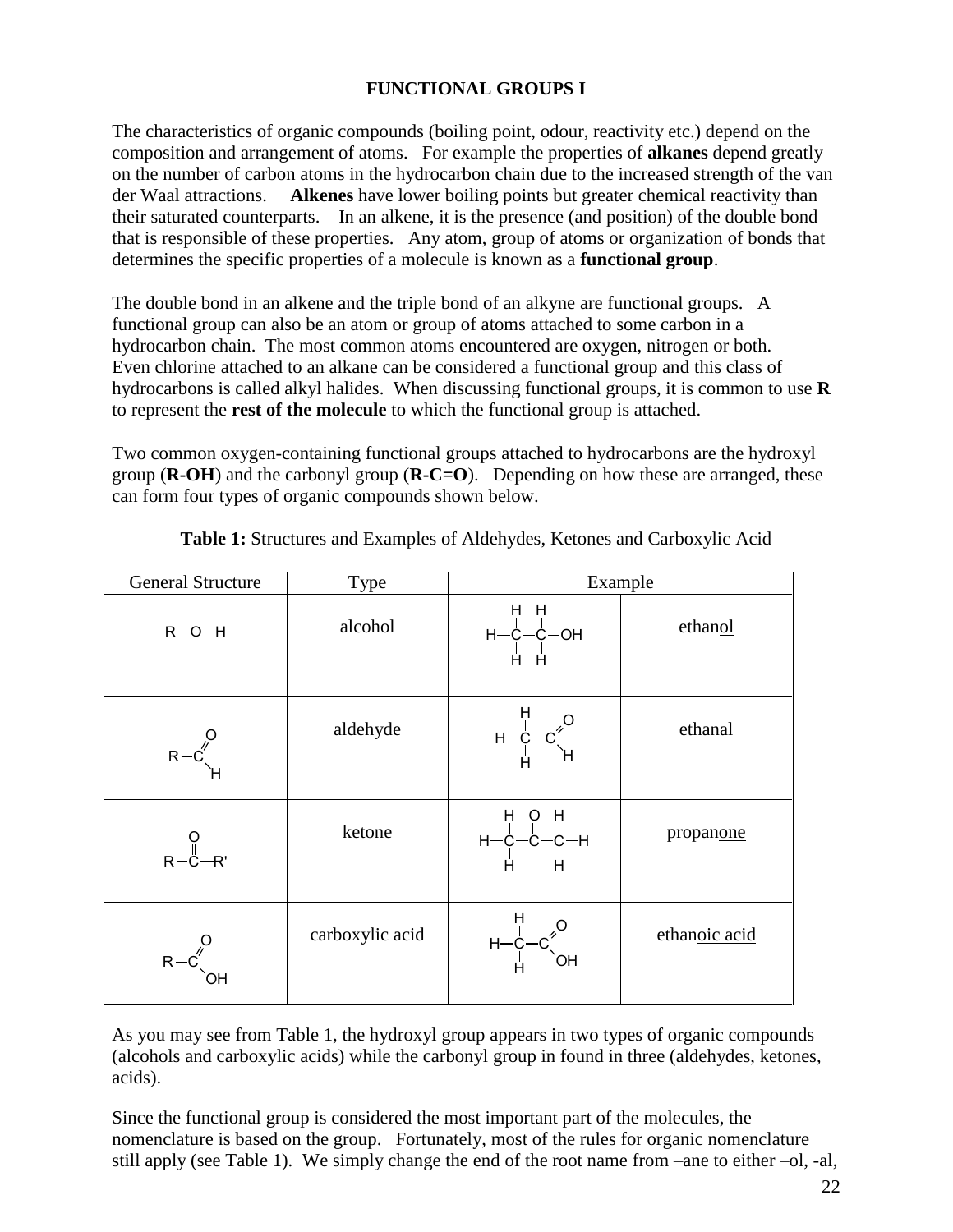-one or –oic acid, depending on the length of the longest continuous chain that contains the functional group. In fact, you have already been using this system to name alkenes and alkynes!

#### **Alcohols**

Alcohols are classified as primary, secondary or tertiary depending on the number of carbons bonded to carbon 1.

| Primary $(1^{\circ})$ | Secondary $(2^{\circ})$         | Tertiary $(3^{\circ})$                                          |
|-----------------------|---------------------------------|-----------------------------------------------------------------|
| $CH_3CH_2OH$          | $CH_3$<br>CH <sub>3</sub> -C-OH | CH <sub>3</sub><br>$CH_3-\overset{1}{C}$ -OH<br>CH <sub>3</sub> |
| ethanol               | 2-propanol                      | 2-methylpropan-2-ol                                             |

For alcohols with longer chains, it is necessary to identify the location of the hydroxyl group.



#### **Aldehydes**

Since the carbonyl group of aldehydes is ALWAYS at carbon 1, it is not necessary to identify the location. Since aldehydes are at the end of a chain, they can not be cyclic.



methanal 3-methylpentanal 4-aminobutanal

## **Ketones**

Ketones may or may not require a number to identify the location of the carbonyl group.



## **Carboxylic Acids**

In these compounds, carbon 1 is bonded to both a carbonyl and hydroxyl group. Also, note that the carboxylic acid group is sometimes represented as –COOH.

|                                                       |                                                 | CH <sub>2</sub> CH <sub>3</sub>                  |
|-------------------------------------------------------|-------------------------------------------------|--------------------------------------------------|
| $\overline{C}-CH_3$<br>ethanoic acid<br>(acetic acid) | $CH_3-CH_2-C$<br>3 2 1<br>`NH<br>propanoic acid | $CH_3CH_2CH_2CHCH_2COOH$<br>3-ethylhexanoic acid |
|                                                       |                                                 |                                                  |

```
..and sometimes 2 groups can appear. 2-methylbuten-2-oic acid
```
 $\mathsf{CH}_{3}\text{-}\mathsf{CH}\text{=} \mathsf{C} \cdot$  $CH<sub>3</sub>$ COOH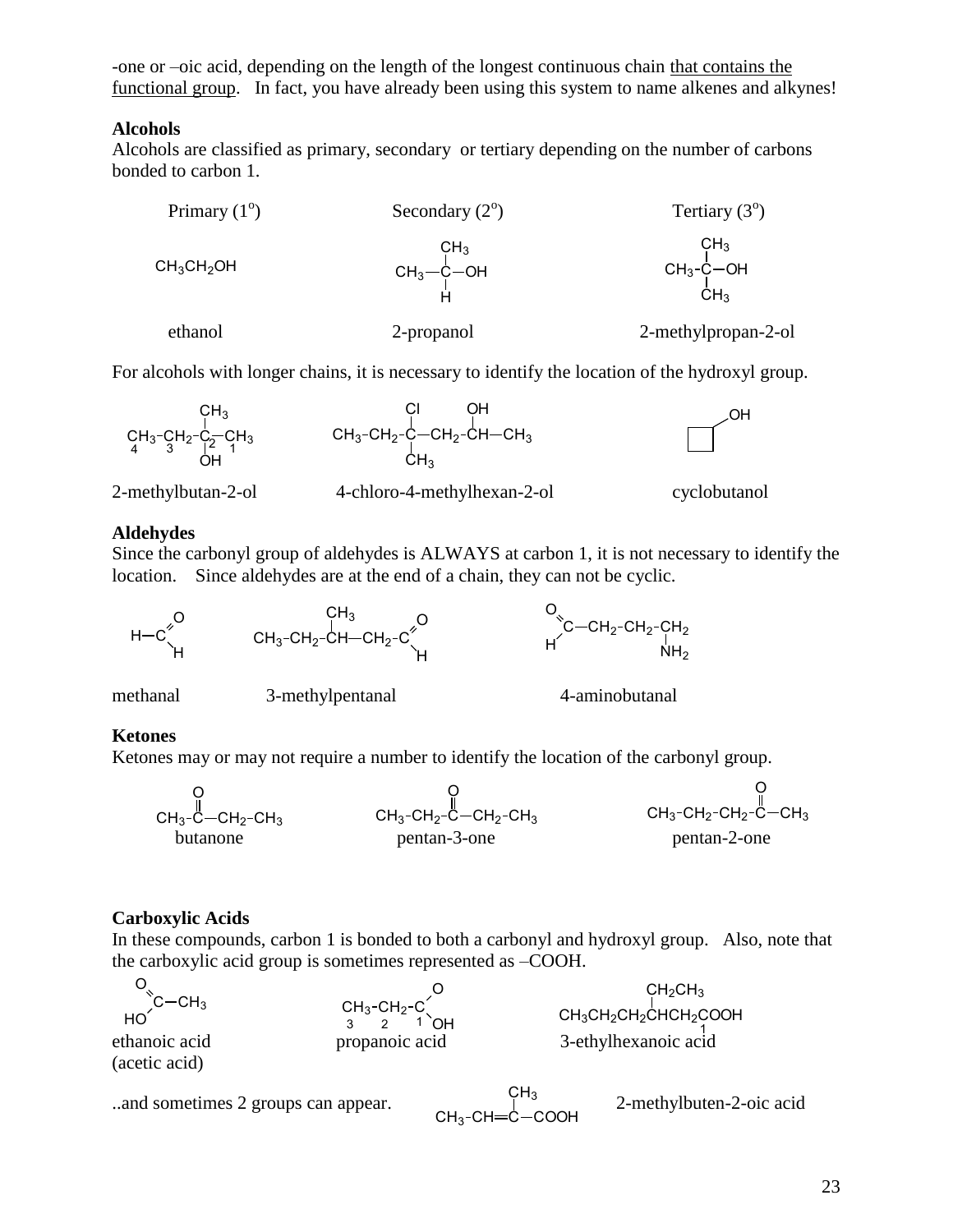## **Alcohols, Aldehydes, Ketones and Carboxylic Acids**

Name or draw the following compounds:

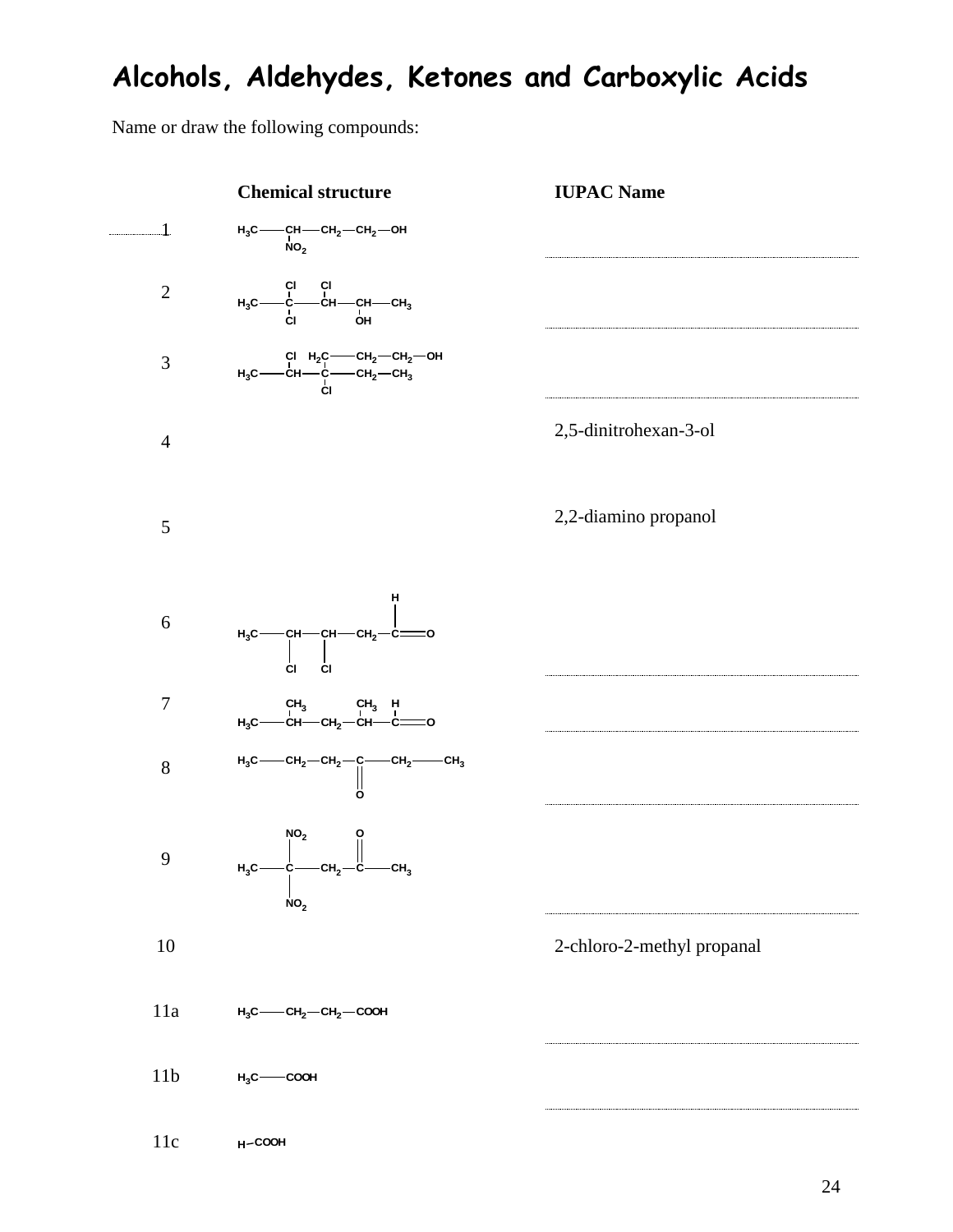

**For each of the following, name the functional group and state the type of organic compound**

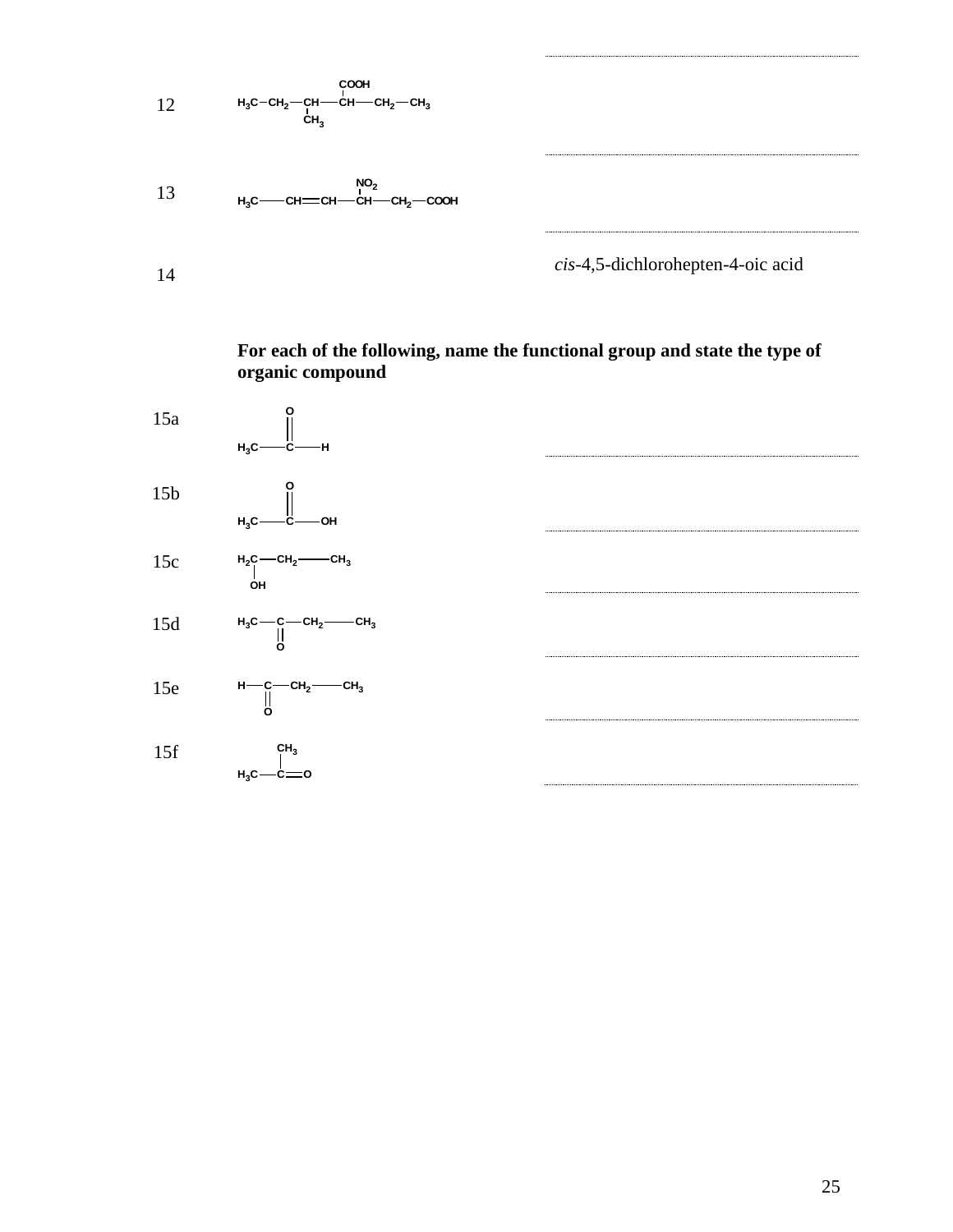#### **ORGANIC REACTIONS I**

Organic compounds form the basic building blocks of life. Understanding the reactions they undergo is essential for an understanding of biological chemistry (biochemistry). Organic chemists are also able to create or synthesize new compounds with unique and useful properties using chemical reactions.

One famous example is the synthesis of acetylsalicylic acid (ASA), commonly called aspirin. People have known since ancient times that an extract of willow bark can reduce pain and inflammation. Chemists eventually identified the active compound as salicylic acid (2 hydroxybenzoic acid). However this substance causes several undesirable side-effects such as stomach irritation and nausea. However a French chemist, Charles Gerhardt, synthesized a new compound, acetylsalicylic acid, in 1853. This new compound had fewer side-effects than natural salicylic acid and was marketed by the German company Bayer in 1899 under the trade name Aspirin<sup>TM</sup>. Up until the marketing of acetaminophen (Tylenol<sup>TM</sup>) in 1956, Aspirin was the most common treatment for mild to moderate pain.



#### **TYPES OF ORGANIC REACTIONS**

#### **REACTIONS OF ALKANES**

Alkanes are generally unreactive but do undergo some characteristic reactions.

#### **1) COMBUSTION**

This is the complete oxidation of a hydrocarbon.

hydrocarbon +  $oxygen$   $\longrightarrow$  carbon dioxide + water

 $C_8H_{18}$  +  $O_2$ 

#### **2) SUBSTITITION**

This is the replacement (substitution) of hydrogen for a halogen atom.

H H  
H-C-C-H + Cl<sub>2</sub> 
$$
UV
$$
 or heat  
H H  
H H

Aromatic hydrocarbons undergo a very similar reaction.

$$
\bigodot + Br_2 \xrightarrow{FeBr_3}
$$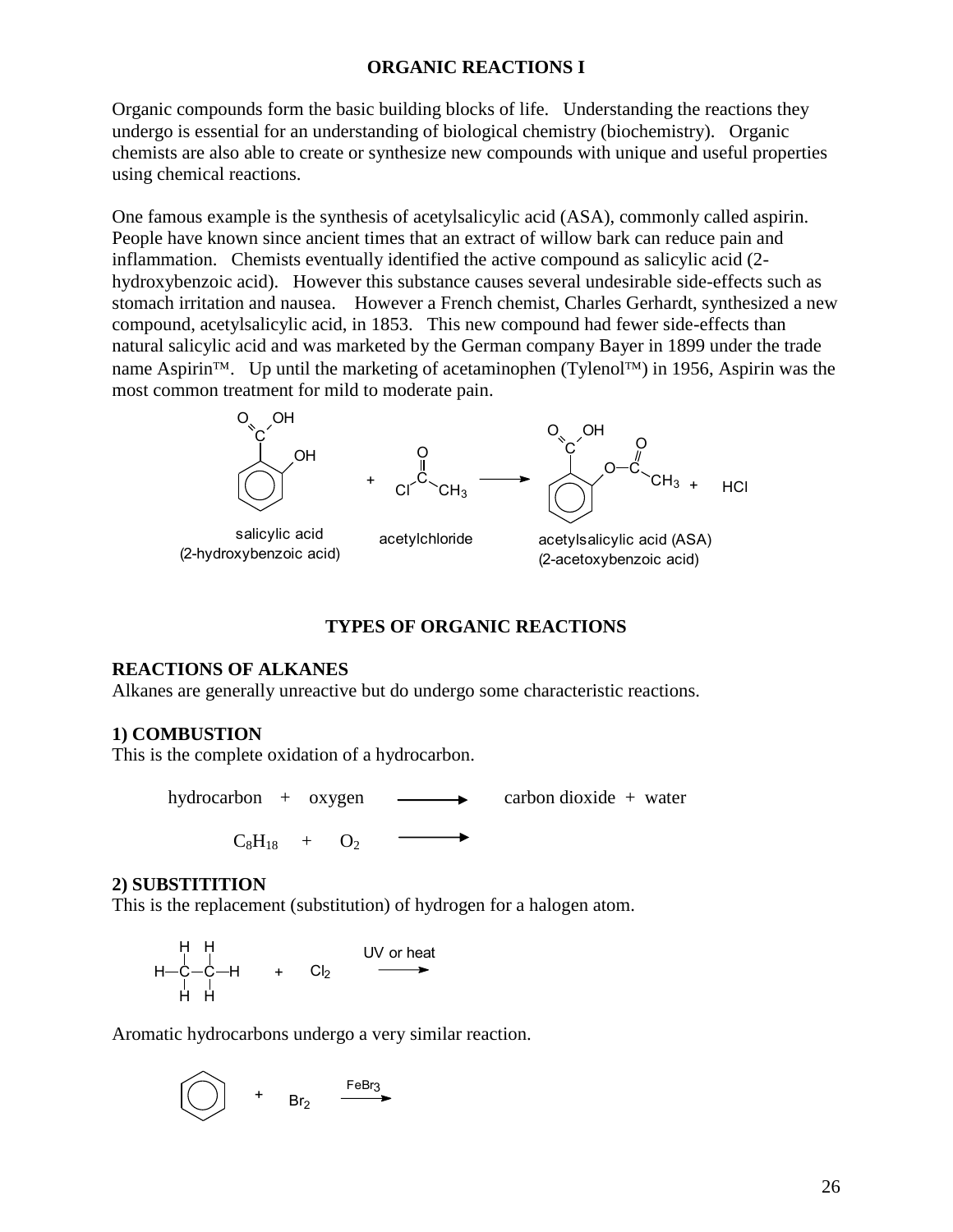#### **3) a) ADDITION WITH Br<sup>2</sup> or Cl<sup>2</sup>**

The unsaturated hydrocarbons are much more reactive due to the presence of the double or triple bonds.

$$
H\left\{\n \begin{array}{ccc}\n \vdots \\
 \mathbf{C} & \mathbf{C} \\
 \mathbf{H} & \mathbf{H}\n \end{array}\n \right.\n \longrightarrow\n \mathbf{H}\n \longrightarrow
$$

During the reaction, the red colour of bromine disappears as it reacts. Since alkanes do not react with halogens at room temperature, this can be used as a test for the presence of unsaturated hydrocarbons.

#### **b) ADDITION OF HYDROGEN (HYDROGENATION )**

$$
\begin{array}{ccc}\nH & H & \text{Pictatalyst} \\
C=C & + & H_2 & \xrightarrow{\text{heat} \text{ pressure}} \\
H & H & \text{heat} \text{ pressure}\n\end{array}
$$

#### **c) ADDITION WITH HCl or HBr**

$$
H\left(\text{C}=C\right) H + HBr \longrightarrow
$$

#### **d) ADDITION WITH WATER**

$$
H\left(\text{C}=C\right)_{H} + HOH \xrightarrow{H_3O^+}
$$

#### **Markovnikov's Rule**

If the more than one product is possible, the more electronegative atom will end up on the carbon atom of the double bond that has the fewer hydrogens. This rule is known as Markovnikov's Rule.

$$
CH_3\text{-}CH=\text{CH}_2 + H_2O \xrightarrow{H_3O^+}
$$

$$
CH_3-C=CH + 2HBr \longrightarrow
$$

#### **4) ELIMINATION REACTIONS**

The addition reaction of an alkene and water can be made to go in reverse. This is also called a dehydration reaction.

$$
\begin{array}{ccc}\nH & OH & & \stackrel{\text{conc.}}{\longrightarrow} \\
| & | & \stackrel{\text{H-}C}{\longrightarrow}H & & \stackrel{\text{H}_{2}\text{SO}_{4}}{\longrightarrow} \\
| & | & \stackrel{\text{H-}C}{\longrightarrow}H & & \stackrel{\text{H}_{2}\text{SO}_{4}}{\longrightarrow} \\
\end{array}
$$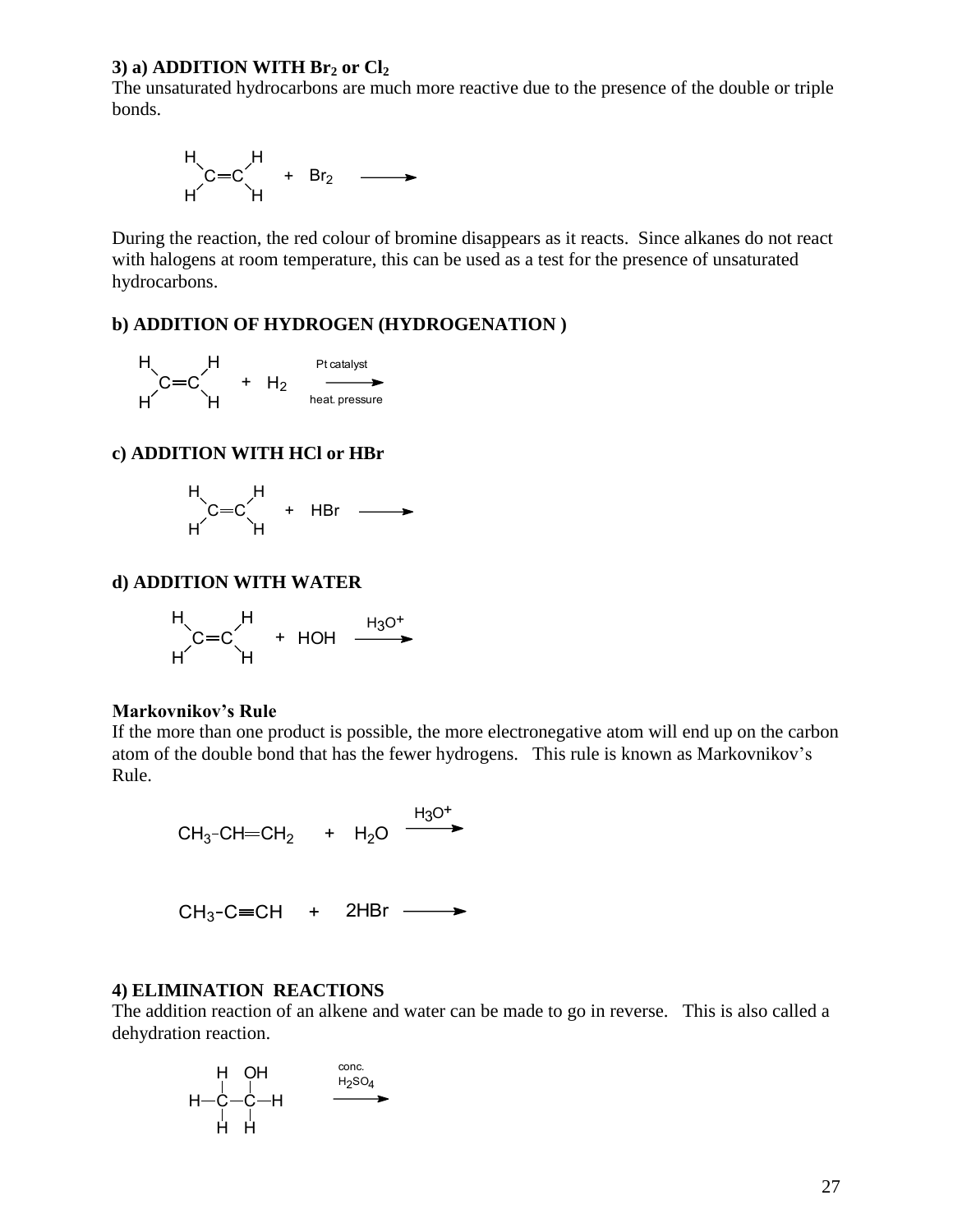#### **5) MILD OXIDATION REACTIONS**

Complete oxidation of an organic compound forms carbon dioxide and water (Reaction 1). However a controlled oxidation of an alcohol can be used to create other functional groups. Using oxidizing agents such as  $KMnO_4$ ,  $K_2Cr_2O_7$  or  $H_2O_2$ , the following sequence of reactions is possible:

alcohol  $\longrightarrow$  aldehyde  $\longrightarrow$  ketone  $\longrightarrow$  carboxylic acid

**a) Primary alcohols**

$$
\begin{array}{c}\nH & OH \\
H & -C & -H \\
H & H & \xrightarrow{H_2O_2} \\
H & H & \xrightarrow{H_1} \n\end{array}
$$

#### **b) Secondary Alcohols**

$$
\begin{array}{ccc}\n & \text{OH} & \text{H}_2\text{O}_2 \\
 & \downarrow & \text{CH}_3-\text{CH}-\text{CH}_3 & \longrightarrow\n\end{array}
$$

#### **c) Tertiary Alcohols**

$$
\begin{array}{ccc}\n & \text{OH} & \text{H}_2\text{O}_2 \\
 & \downarrow & \text{H}_3\text{-C}-\text{CH}_3 & \longrightarrow \\
 & \downarrow & \text{CH}_3 & \longrightarrow\n\end{array}
$$

## **Types of Organic Reactions**

Textbook (p. 31 #1-4; p.44 #7,8; p.56 #6); p. 56 #6

1. Identify the type of organic reaction represented by each of the following equations:

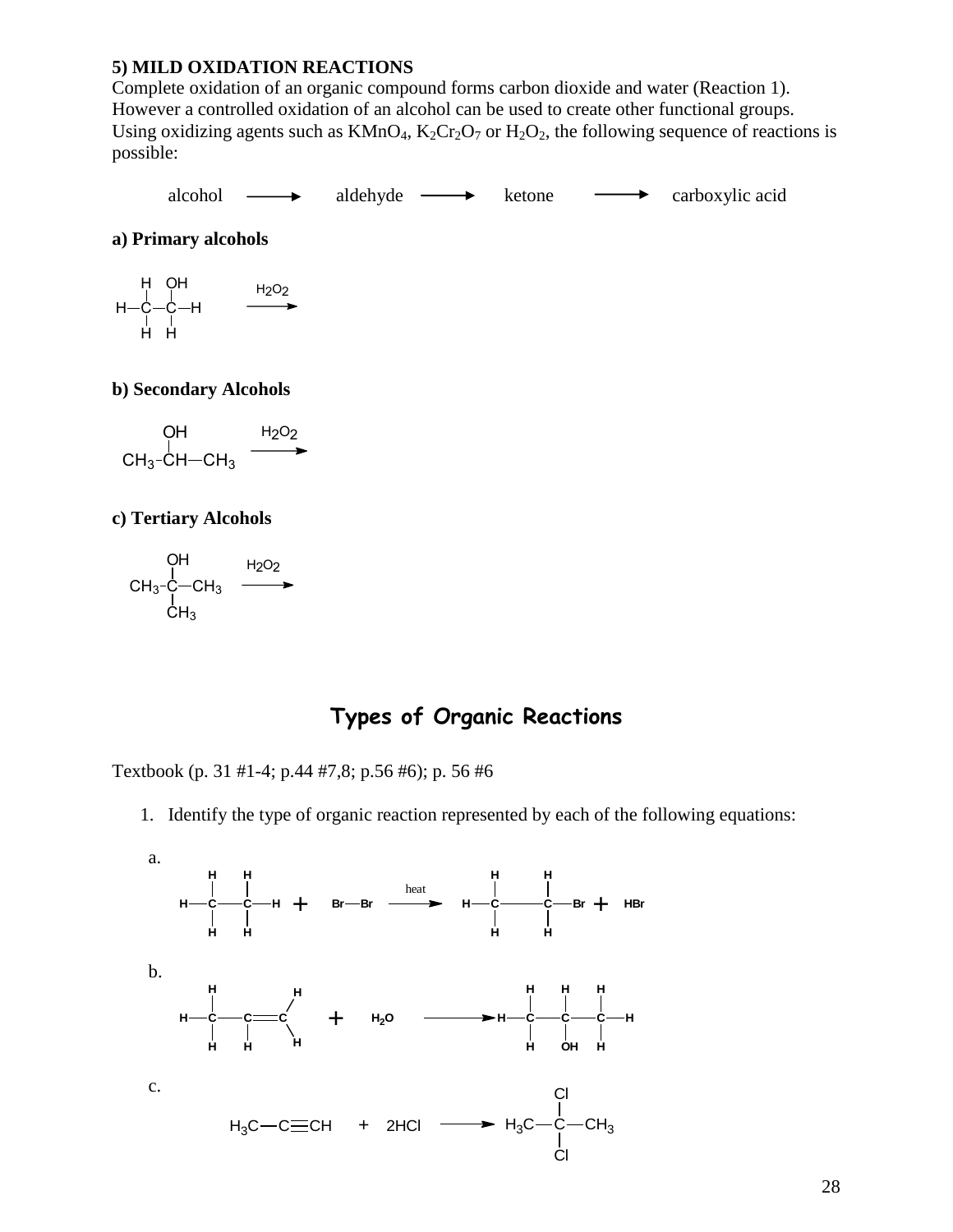

d.

2. Write the equation for the addition reaction involving propene and bromine.

3. Complete the following equations by writing the structures of the products that form. If no reaction occurs, write "no reaction". a.

H<sub>3</sub>C—CH=CH<sub>2</sub> 
$$
\rightarrow
$$
 H<sub>2</sub>O  $\xrightarrow{\Delta}$   
\n $H_3C$ —CH=CH—CH<sub>3</sub>  $\rightarrow$  H<sub>2</sub>O  $\xrightarrow{\Delta}$   
\n $H_3C$ —CH=CH—CH<sub>3</sub>  $\rightarrow$  H<sub>2</sub>O  $\xrightarrow{\Delta}$   
\n $\xrightarrow{\Delta}$   
\n $\xrightarrow{\Delta}$   
\nC. Br  
\n $\rightarrow$  H<sub>2</sub>O  $\xrightarrow{\Delta}$ 

(3 possible products but ortho isomer is favoured)

29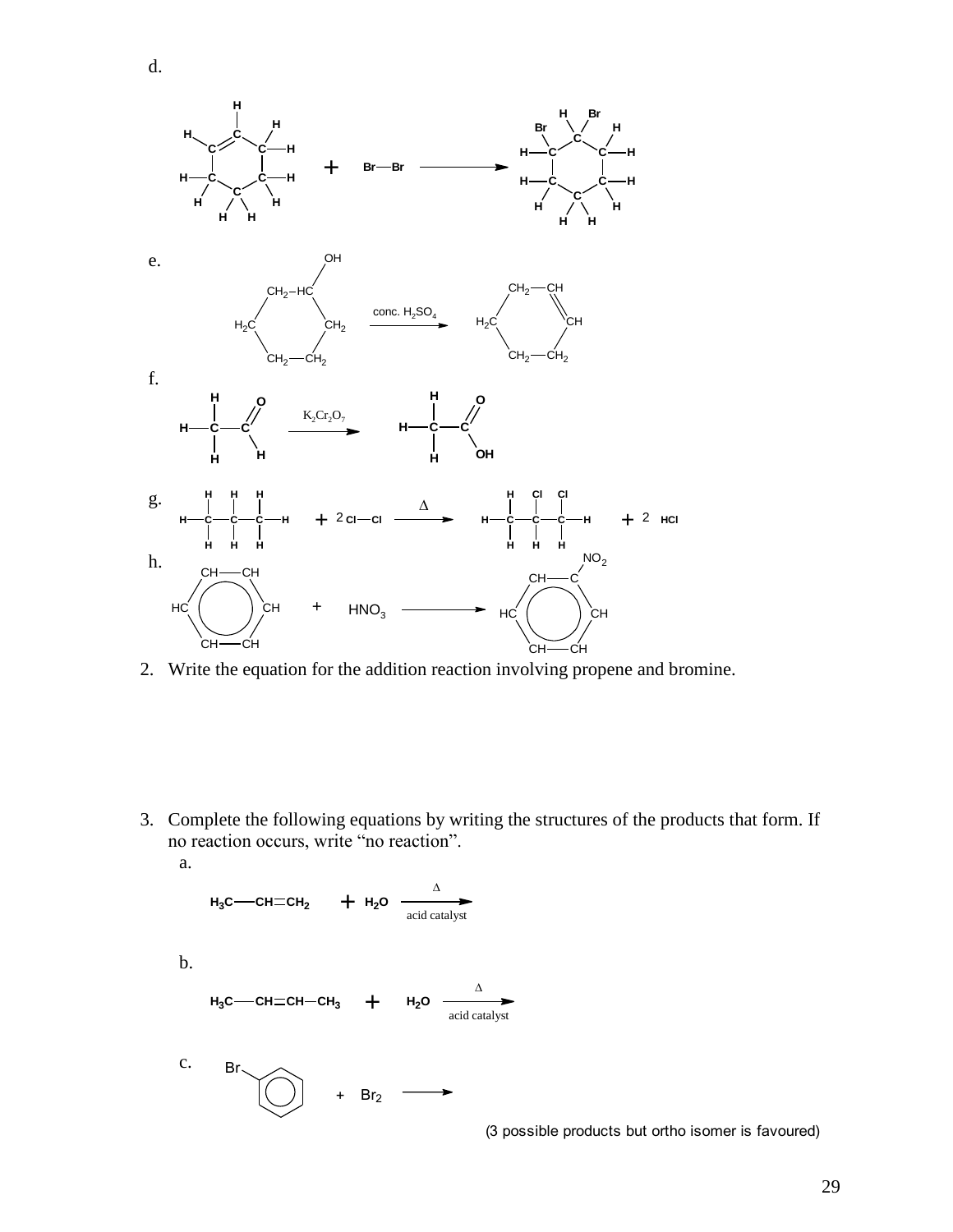

- 4. a) Write the equation for the complete oxidation (combustion) of butan-2-ol.
	- b) Write the equation for the mild oxidation of butan-2-ol with KMnO4.
- 5. Write the equation for the addition of hydrochloric acid to ethene. What is the name of the product formed?
- 6. Predict the product formed when HCl is reacted with each of the following compounds. Use Markovnikov's Rule to predict the product.

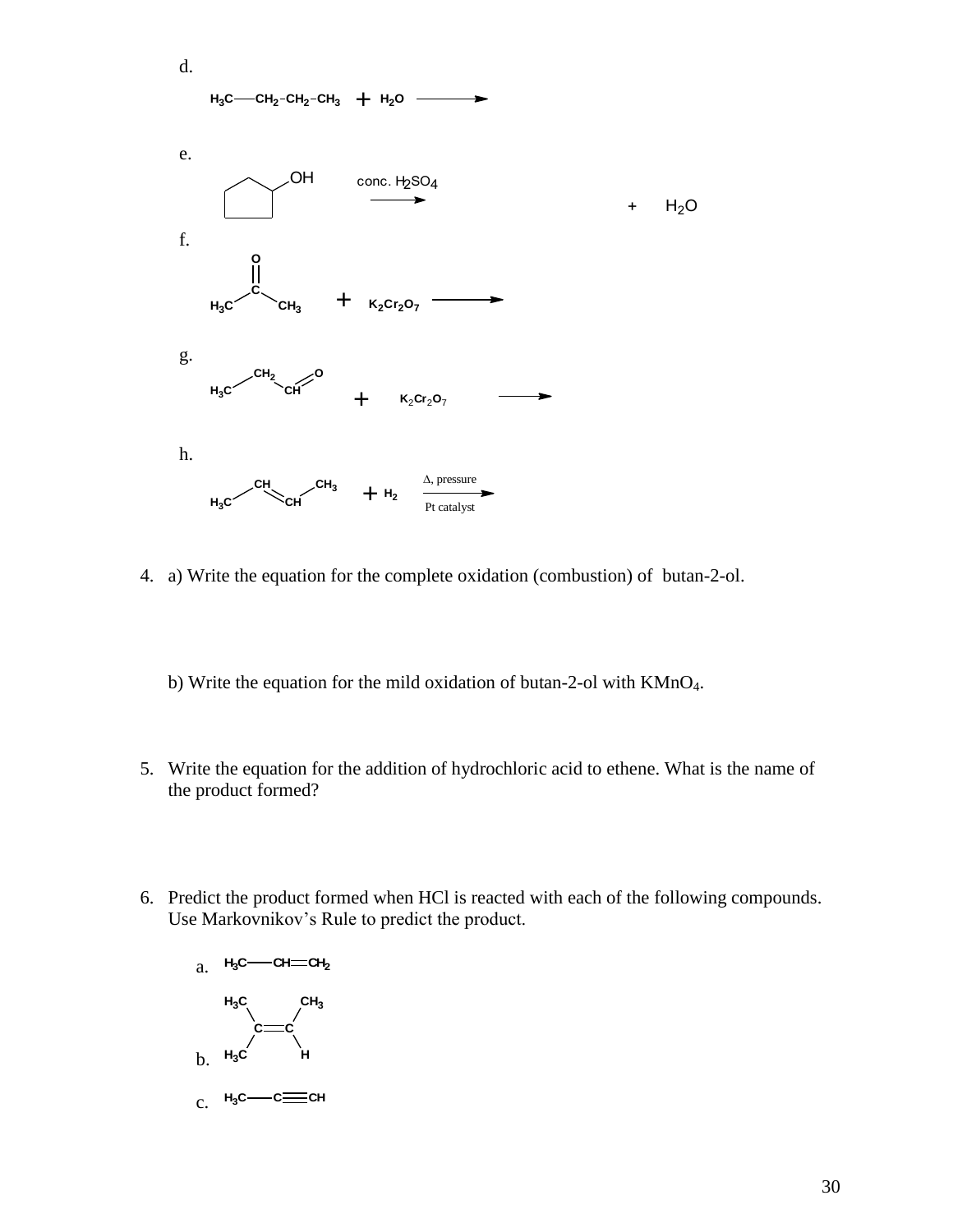- 7. Describe the chemical test that could be carried out to distinguish between hexane and hexene.
- 8. Write the equation for the substitution reaction involving one molecule of each of ethane and bromine.
- 9. What is the structure of the missing organic reactant in each of the following:



10. Write the structure of the carboxylic acid that forms when the following aldehyde is oxidized:



11. Which of these two compounds is easily oxidized by  $KMnO<sub>4</sub>$ ? Write the structure of the organic product of the oxidation.



- 12. What are the products of the mild oxidation of
	- a. Propan-1-ol
	- b. Propan-2-ol
- 13. a) Draw the following expanded structures for these compounds.

 $C_2H_6$  **C**<sub>2</sub>H<sub>5</sub>OH **CH<sub>3</sub>CHO CH<sub>3</sub>COOH CO**<sub>2</sub>

b)Using oxidation numbers for carbon, show that this sequence of compounds represents an oxidation process: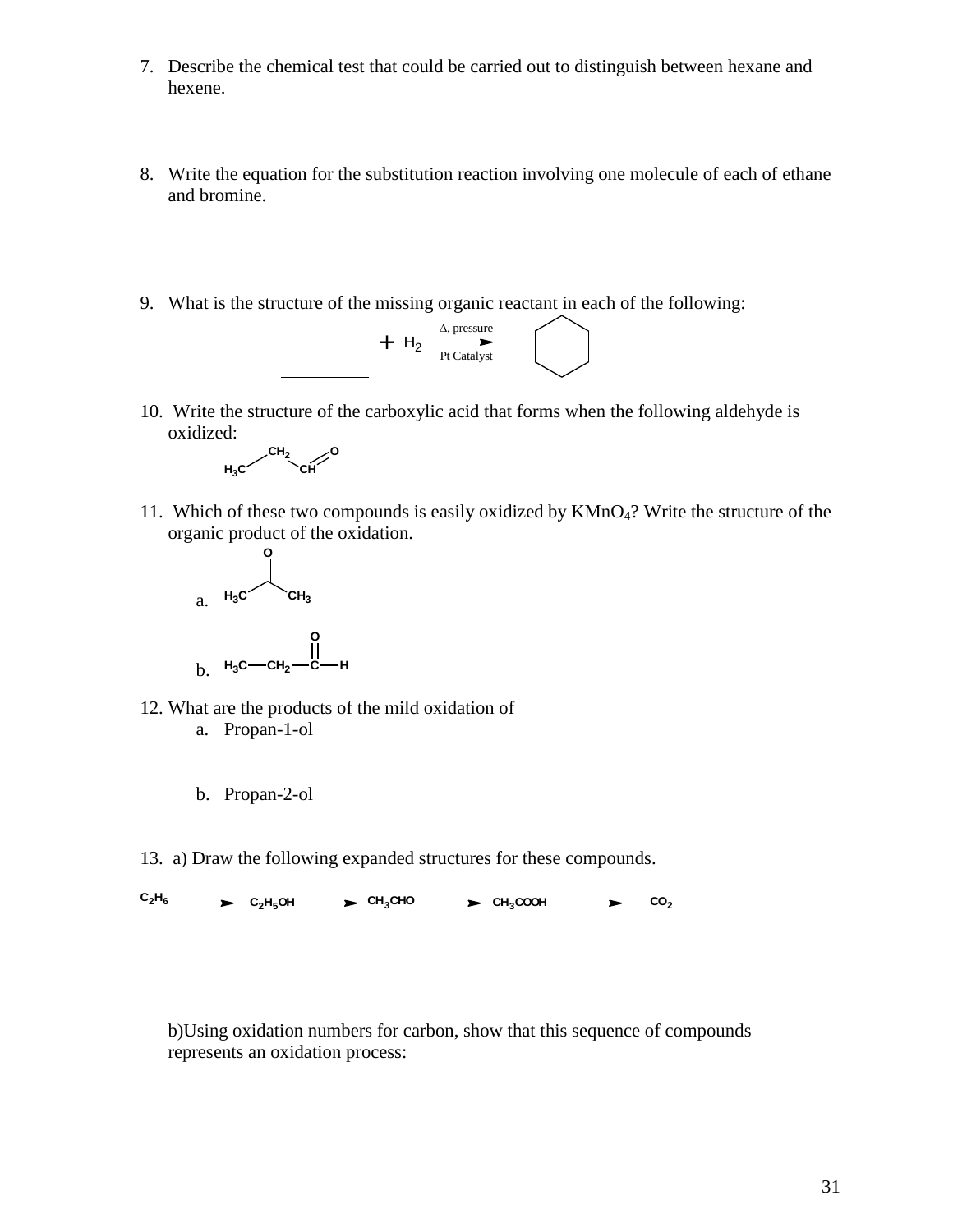### **FUNCTIONAL GROUPS II**

This section continues the discussion of four other functional groups by examining two oxygencontaining functional groups within hydrocarbon chains such as the ether group (**R-O-R′**) and the ester group  $(\mathbf{R} - \mathbf{o} - \mathbf{c})$ **O**  $R - 0 - C - R'$ . We will also be examining two nitrogen-containing functional groups known as amines  $(R-NH_2)$  and amides ( $R-C$ **O R**—C—N—H ).

| <b>General Structure</b> | Type  | Example with IUPAC Name                                   |                 |
|--------------------------|-------|-----------------------------------------------------------|-----------------|
| $R$ <sup>-O-R'</sup>     | ether | H<br>H<br>Н<br>н<br>с—н<br>$H^-$<br>O<br>н<br>н<br>н<br>H | ethoxyethane    |
| $R - O - C - R$          | ester | H<br>н<br>H<br>Ő<br>Η<br>≎—н<br>н                         | ethyl ethanoate |
| $R - N$<br>Н             | amine | н<br>Н<br>$H-C-N$<br>н<br>н                               | aminomethane    |
| $R-C-N-H$                | amide | н<br>$H =$<br>—H<br>C                                     | ethanamide      |

**Table 2:** Structures and Examples of Ethers, Esters, Amines, and Amides

**H**

Naming of organic compounds involving these functional groups follows similar methods used in previous types of naming but they do have their differences, as explained below.

### **Ethers**

Ethers are molecules whose structure is very similar to water. In an ether the oxygen atom is bonded to two alkyl groups, they can either be the same or different. Ethers are named according to IUPAC by changing the *ane* ending of the *smaller* hydrocarbon name to *oxy* and then joining that to the alkane name of the *longer* hydrocarbon. You may also see the names of ethers written as the names of the two alkyl groups followed by the word ether.

| $CH_{3}$ -O $CH_{2}$ -CH <sub>3</sub> | CH <sub>3</sub> CH <sub>2</sub> CH <sub>2</sub> CH <sub>2</sub> -O-CH <sub>2</sub> CH <sub>2</sub> CH <sub>2</sub> CH <sub>2</sub> CH <sub>3</sub> |                                                                                                    |  |
|---------------------------------------|----------------------------------------------------------------------------------------------------------------------------------------------------|----------------------------------------------------------------------------------------------------|--|
| methoxyethane<br>(ethyl methyl ether) |                                                                                                                                                    | butoxyhexane<br>(butyl hexyl ether)                                                                |  |
| $CH3CH2-O-CH2CH3$                     | $CH3CH2-O-CH2CH2CH3$                                                                                                                               | $H_3C$ – CH <sub>2</sub> CH <sub>2</sub> CH – CH <sub>2</sub> CH <sub>3</sub><br>$O_{\text{CH}_3}$ |  |
| ethoxyethane<br>(diethyl ether)       | ethoxypropane<br>(ethyl propyl ether)                                                                                                              | 3-methoxyhexane                                                                                    |  |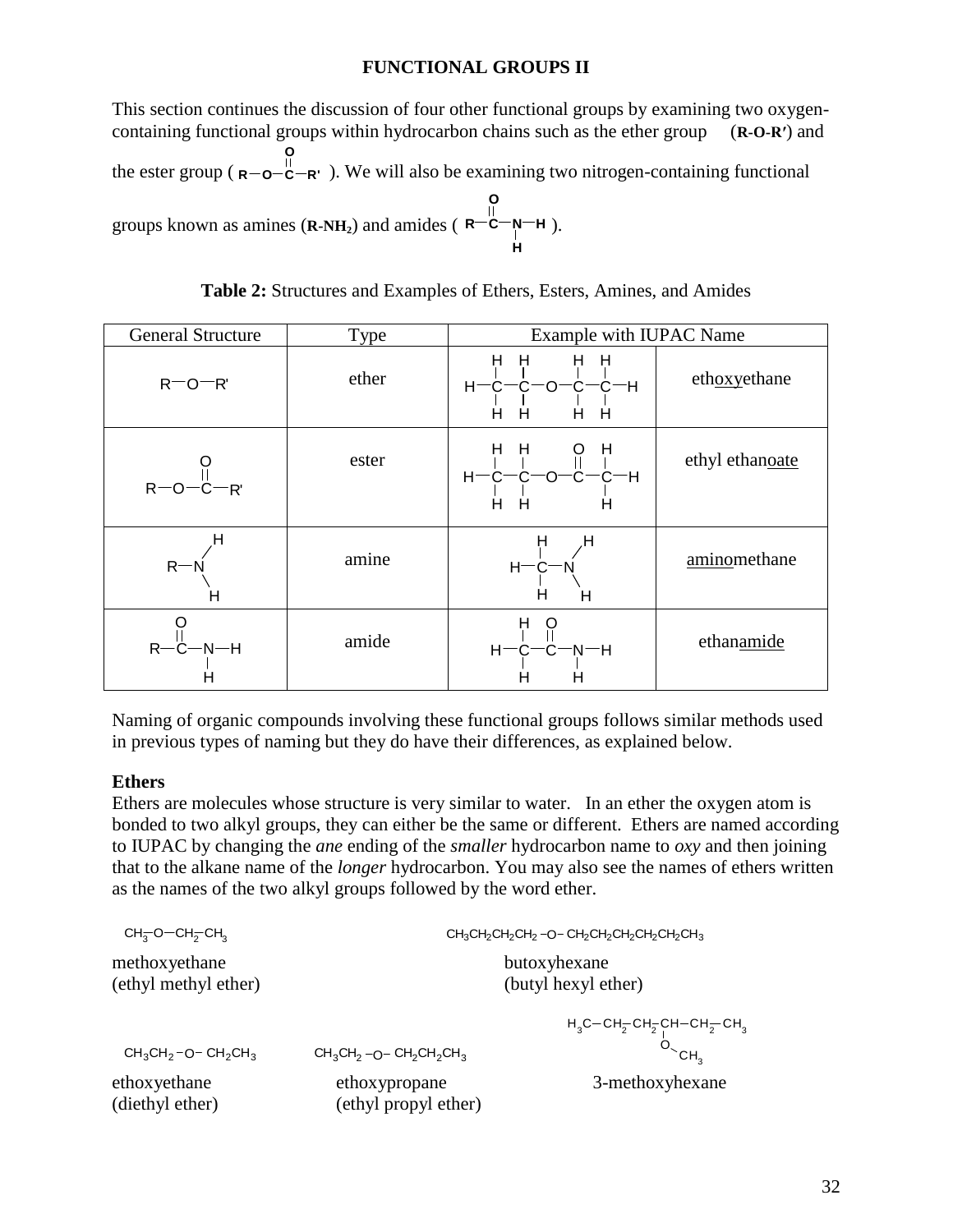#### **Esters**

Esters are formed from a reaction between alcohols and carboxylic acids. To name esters we use this knowledge to help us. The first part of the name is the name of the alkyl group from the alcohol, the second part comes from the acid name but the ending is changed from –*oic acid* to *– oate*.

$$
\begin{array}{c}\mathsf{O}\\\mathsf{H}_{3}\mathsf{C}{-}\mathsf{O}{-}\mathsf{C}{-}\mathsf{CH}_{3}\end{array}
$$

$$
\begin{array}{c}\nO \\
H_3C-CH_2O-CH\n\end{array}
$$

methyl ethanoate ethyl methanoate

$$
\begin{matrix} 0 \\ 0 \\ 0 \\ -C - CH_2-CH_2-CH_3 \end{matrix}
$$

#### **Amines**

Amines are classified as primary, secondary or tertiary depending on the number of alkyl groups (R groups) bonded to the nitrogen.

| $R - N - H$                 | $R - N - H$                   | $R - N - R$ "                |
|-----------------------------|-------------------------------|------------------------------|
| Primary Amine $(1^{\circ})$ | Secondary Amine $(2^{\circ})$ | Tertiary amine $(3^{\circ})$ |

Amines can be named in two ways. The IUPAC way is to name it as a nitrogen derivative of an alkane. In this case you write the word amino and add the name of the alkyl group at the end. If you have a secondary or tertiary amine the name starts with the prefix *N-* followed by the name of the shortest alkyl group followed by amino and the longest alkyl chains' name. The other way amines are commonly named is as an alkyl derivative of ammonia. In this case you write the name of the alkyl group and add amine on the end. If the amine is secondary or tertiary you write the name the same way but include all of the alkyl groups' names.



#### **Amides**

The amide has a structure similar to the ester however the oxygen atom in the chain of the ester is replaced by a nitrogen atom, thus giving you the amide. It occurs from a reaction between an acid and an amine. Naming amides is similar to naming esters. The first part of the name comes from the amine. The second part of the name is derived from the acid. The *–oic acid* ending is changed to *–amide.*

$$
\begin{matrix}O\\H_3C\!\!-\!\!C\!\!-\!\!N\!\!-\!\!H\\H\\H\end{matrix}
$$





ethanamide *N*-methyl propanamide *N*-ethyl-*N*-methyl propanamide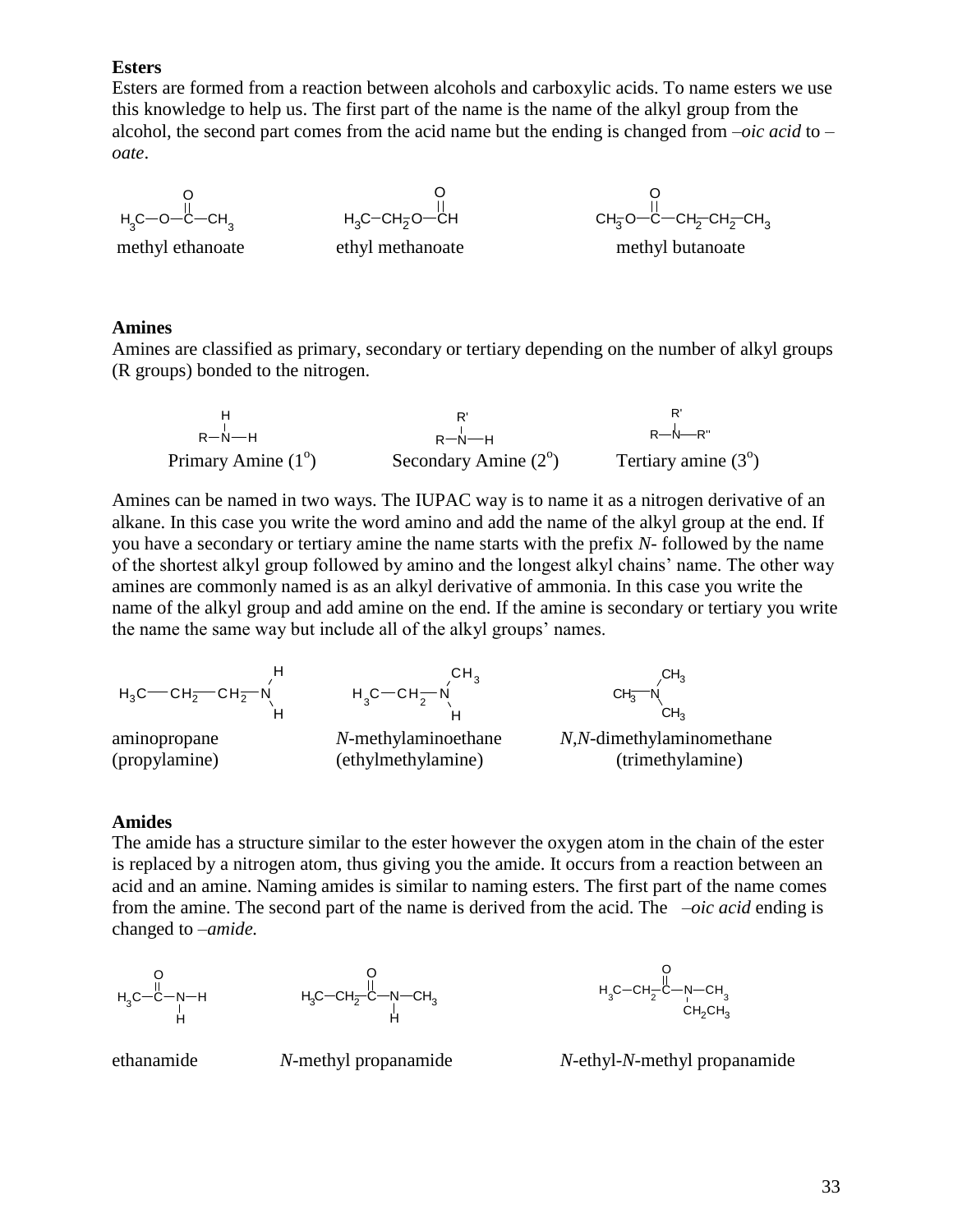# **Ethers, Esters, Amines and Amides**

Name or draw the following compounds:



10 *N*-isopropyl ethanamide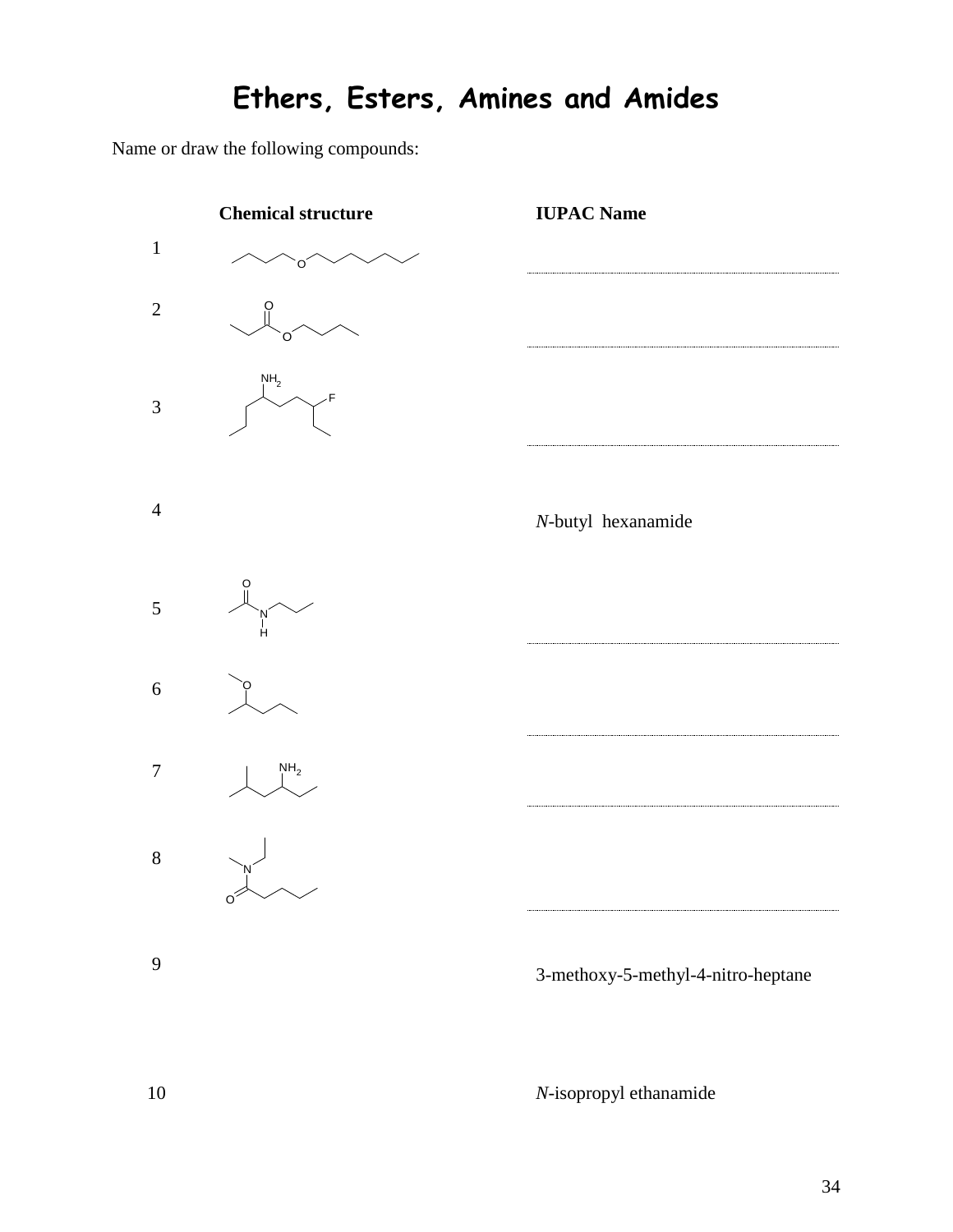

**For each of the following, state the type of functional group(s) and name the organic compound** 

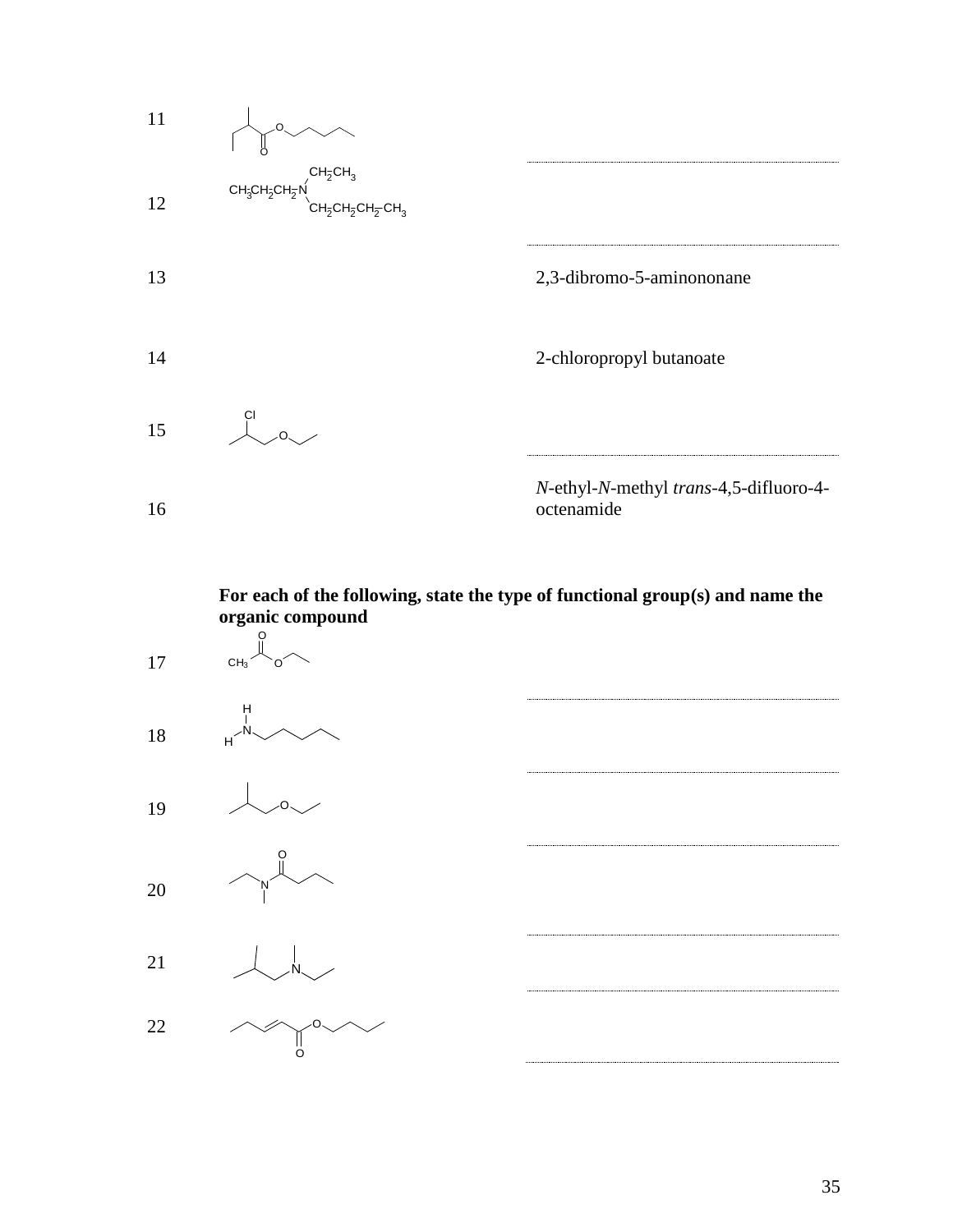## **Organic Compounds and Functional groups**

f.

i

i.

- 1. Name the type of organic compound each of the following would be classified as:
	- a. Propanol
	- b. Aminoethane
	- c. Butanone
	- d. Methoxymethane
	- e. Ethanal









2. Write the name for each of the following:









e. **C**——O——C——C——C——C **H H H H H H H H H H H**









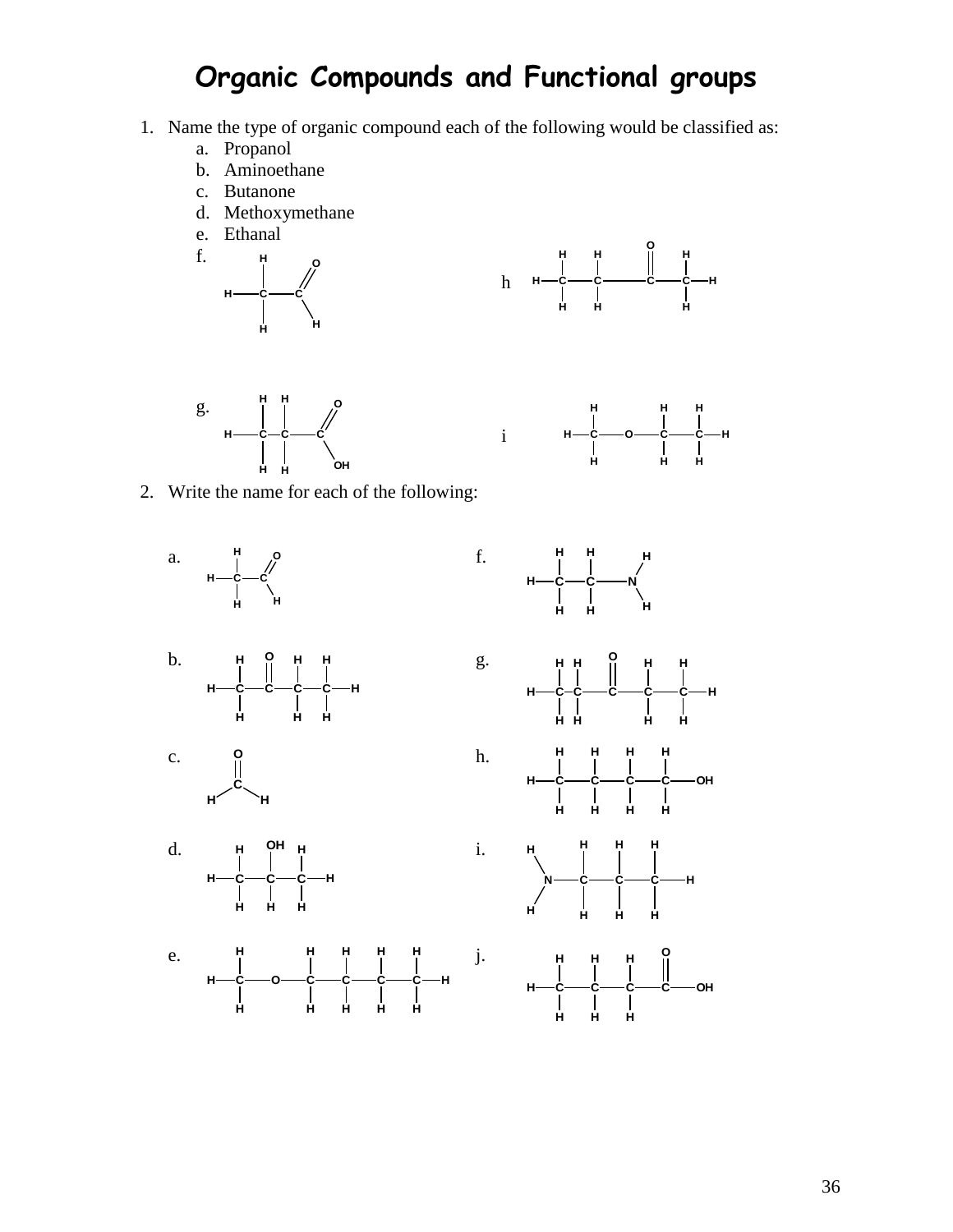- a.  $\bigcap_{i=1}^{\infty}$   $\bigcap_{i=1}^{\infty}$  g. **H3C CH<sup>2</sup> C O H** b.  $-CH<sub>2</sub> - CH<sub>3</sub>$ **O** h. **C O**  $H_3$ C c. **H3C CH<sup>2</sup> CH<sup>2</sup> OH** i. d.  $H_3C$   $-C = C$   $-C$   $H_3$ j. **C OH O H** e.  $C_{16}H_{34}$  k. **C OH O H** f.  $H_3C$ —CH<sub>2</sub> — O—CH<sub>2</sub> — CH<sub>3</sub> l.  $H_2C = CH - CH_2 - CH_3$
- 3. Name the type of organic compound each of the following would be classified as:

- 4. Draw the structural formula for:
	- a. Methoxymethane
	- b. Pentan-1-ol
	- c. 1-aminobutane
	- d. propanal
	- e. propan-2-ol
	- f. 2-methyloctan-4-ol
	- g. 2-methoxypropane
	- h. propyl ethanoate
- 5. Name the type of organic compound each of the following would be classified as:

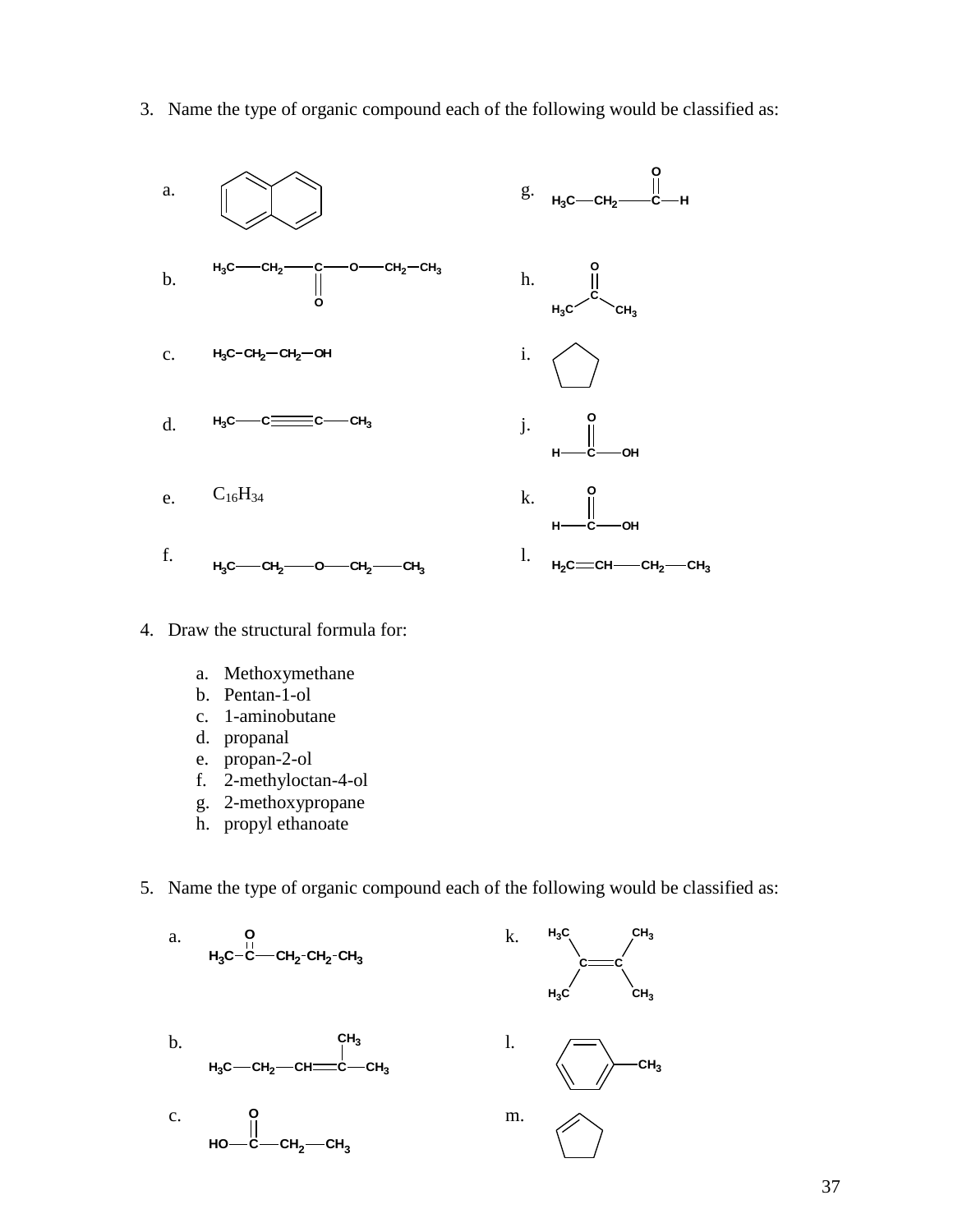

Name or draw the following compounds:

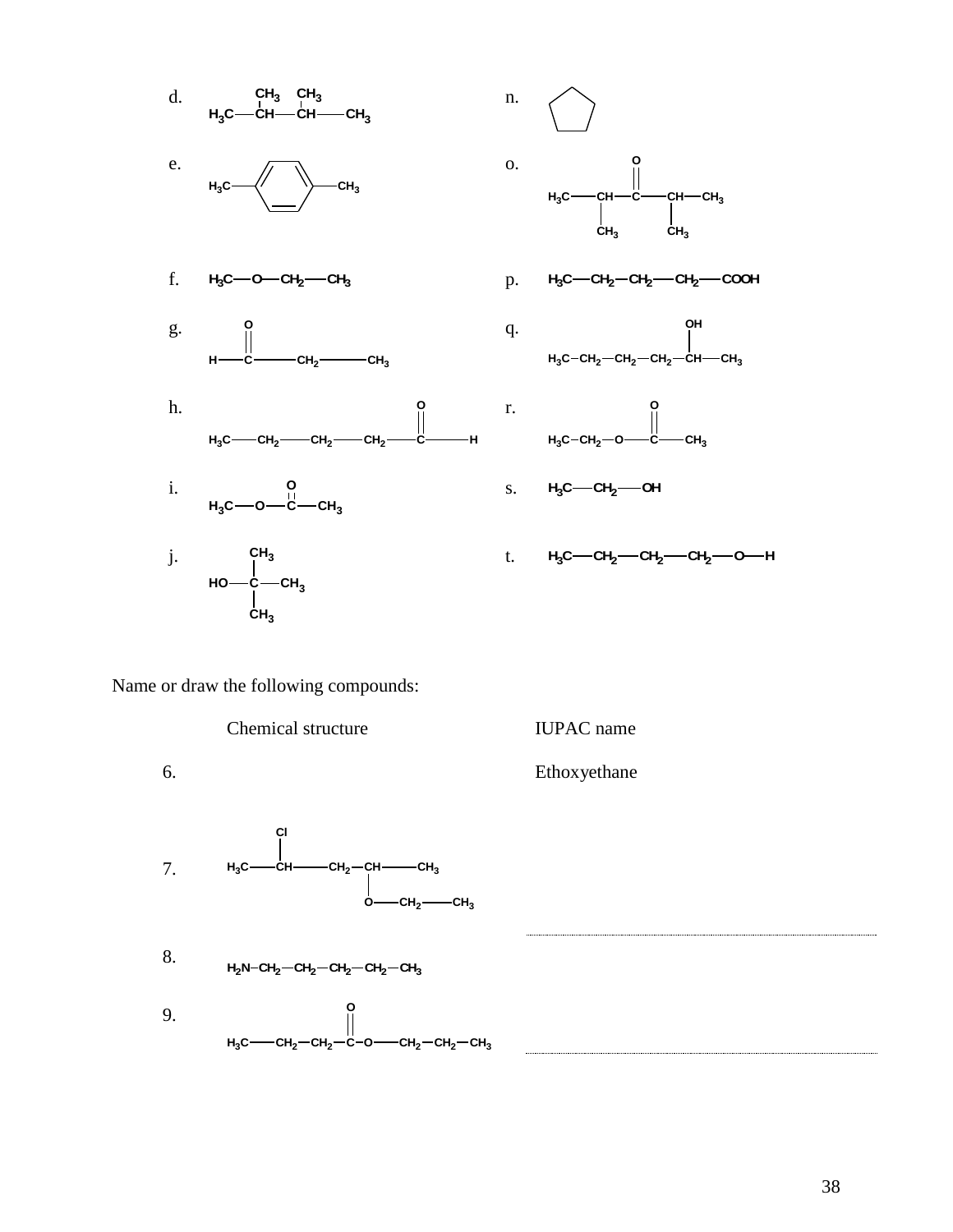#### **ORGANIC REACTIONS II**

### **6) CONDENSATION REACTIONS a) Formation of Ethers**

**General Reaction:**

 $R^{\frac{1}{2}OH}$  +  $H^{\frac{1}{2}OH}$  +  $H^{\frac{1}{2}OH}$  +  $R^{\frac{1}{2}OH}$  +  $R^{\frac{1}{2}OH}$  +  $R^{\frac{1}{2}OH}$  +  $R^{\frac{1}{2}OH}$  +  $R^{\frac{1}{2}OH}$  +  $R^{\frac{1}{2}OH}$  +  $R^{\frac{1}{2}OH}$  +  $R^{\frac{1}{2}OH}$  +  $R^{\frac{1}{2}OH}$  +  $R^{\frac{1}{2}OH}$  +  $R^{\frac{1}{2}OH}$  $alcohol + alcohol$  ether

Example:

 $H_3C$ —CH<sub>2</sub>—CH<sub>2</sub>—OH + H<sub>3</sub>C—OH  $\frac{H_2SO_4}{\bullet}$ 

#### **b) Formation / Decomposition of Esters**

## **Gerneral Reaction:**



Example:



#### **c) Amides**

 $R = \frac{1}{2}$  R  $\frac{1}{2}$  CH<sub>2</sub> - CH<sub>2</sub> - CH<sub>2</sub> - CH<sub>2</sub> - CH<sub>2</sub> - CH<sub>2</sub> - CH<sub>2</sub> - CH<sub>2</sub> - CH<sub>2</sub> - CH<sub>2</sub> - CH<sub>2</sub> - CH<sub>2</sub> - CH<sub>2</sub> - CH<sub>2</sub> - CH<sub>2</sub> - CH<sub>2</sub> - CH<sub>2</sub> - CH<sub>2</sub> - CH<sub>2</sub> - CH<sub>2</sub> - CH<sub>2</sub> - CH<sub>2</sub> - CH<sub>2</sub> - CH<sub>2</sub> - CH<sub>2</sub> + H2SO4 HO C O  $R'$   $R-N-C$ O  $R-NH_2$  +  $\stackrel{!}{\downarrow}$   $\stackrel{!}{\downarrow}$   $\stackrel{!}{\downarrow}$   $\stackrel{!}{\longleftarrow}$   $\stackrel{!}{\downarrow}$   $\stackrel{!}{\longleftarrow}$   $\stackrel{!}{\longleftarrow}$   $\stackrel{!}{\longleftarrow}$   $\stackrel{!}{\longleftarrow}$   $\stackrel{!}{\longleftarrow}$   $\stackrel{!}{\longleftarrow}$   $\stackrel{!}{\longleftarrow}$   $\stackrel{!}{\longleftarrow}$   $\stackrel{!}{\longleftarrow}$   $\stackrel{!}{\longleftarrow}$   $\stackrel{$ **General Reaction:** amine + carboxylic acid  $\longrightarrow$  amide +

Example:

$$
H_3C-CH_2\text{---}CH_2\text{---}NH_2\text{---}H\text{H}_2\text{---}H\text{---}H_2\text{---}H_2\text{---}H_2\text{---}H_2\text{---}H_2\text{---}H_2\text{---}H_2\text{---}H_2\text{---}H_2\text{---}H_2\text{---}H_2\text{---}H_2\text{---}H_2\text{---}H_2\text{---}H_2\text{---}H_2\text{---}H_2\text{---}H_2\text{---}H_2\text{---}H_2\text{---}H_2\text{---}H_2\text{---}H_2\text{---}H_2\text{---}H_2\text{---}H_2\text{---}H_2\text{---}H_2\text{---}H_2\text{---}H_2\text{---}H_2\text{---}H_2\text{---}H_2\text{---}H_2\text{---}H_2\text{---}H_2\text{---}H_2\text{---}H_2\text{---}H_2\text{---}H_2\text{---}H_2\text{---}H_2\text{---}H_2\text{---}H_2\text{---}H_2\text{---}H_2\text{---}H_2\text{---}H_2\text{---}H_2\text{---}H_2\text{---}H_2\text{---}H_2\text{---}H_2\text{---}H_2\text{---}H_2\text{---}H_2\text{---}H_2\text{---}H_2\text{---}H_2\text{---}H_2\text{---}H_2\text{---}H_2\text{---}H_2\text{---}H_2\text{---}H_2\text{---}H_2\text{---}H_2\text{---}H_2\text{---}H_2\text{---}H_2\text{---}H_2\text{---}H_2\text{---}H_2\text{---}H_2\text{---}H_2\text{---}H_2\text{---}H_2\text{---}H_2\text{---}H_2\text{---}H_2\text{---}H_2\text{---}H_2\text{---}H_2\text{---}H_2\text{---}H_2\text{---}H_2\text{---}H_2\text{---}H_2\text{---}H_2\text{---}
$$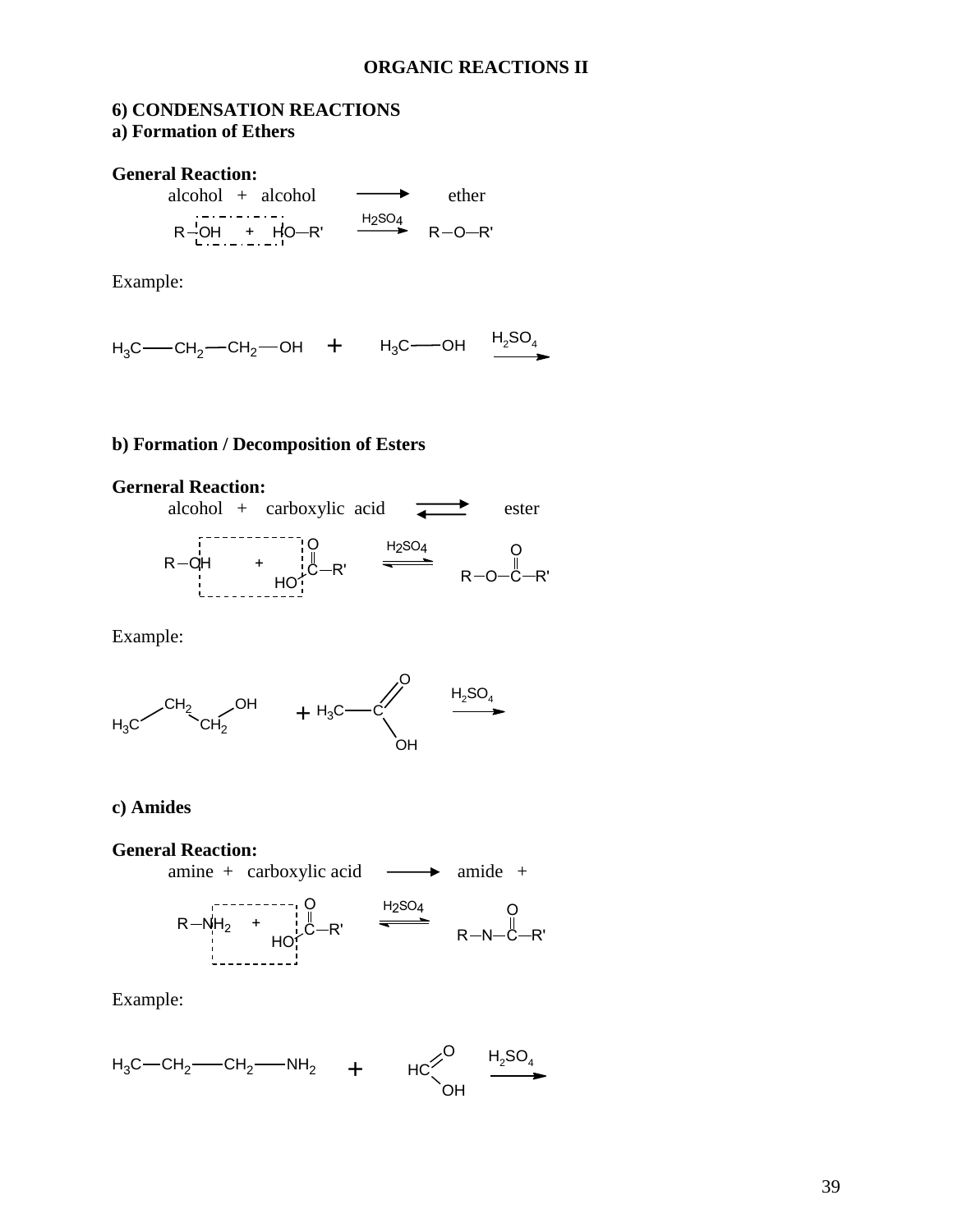#### **7) SYNTHESIS OF AMINES**



b) Reaction of Alkyl Halide with a Primary Amine

 $H_3C$ —CH<sub>2</sub>—NH<sub>2</sub> + H<sub>3</sub>C—CH<sub>2</sub>—Cl —  $\rightarrow$ 

## **Types of Organic Reactions II**

1. Identify the type(s) of organic reaction represented by each of the following equations and name the compound produced.



- 2. Write the formula for the primary amine produced from the reaction of iodocyclopentane and ammonia.
- 3. Complete the following equations by writing the structures of the products that form OR the reactants required. If no reaction occurs, write "no reaction".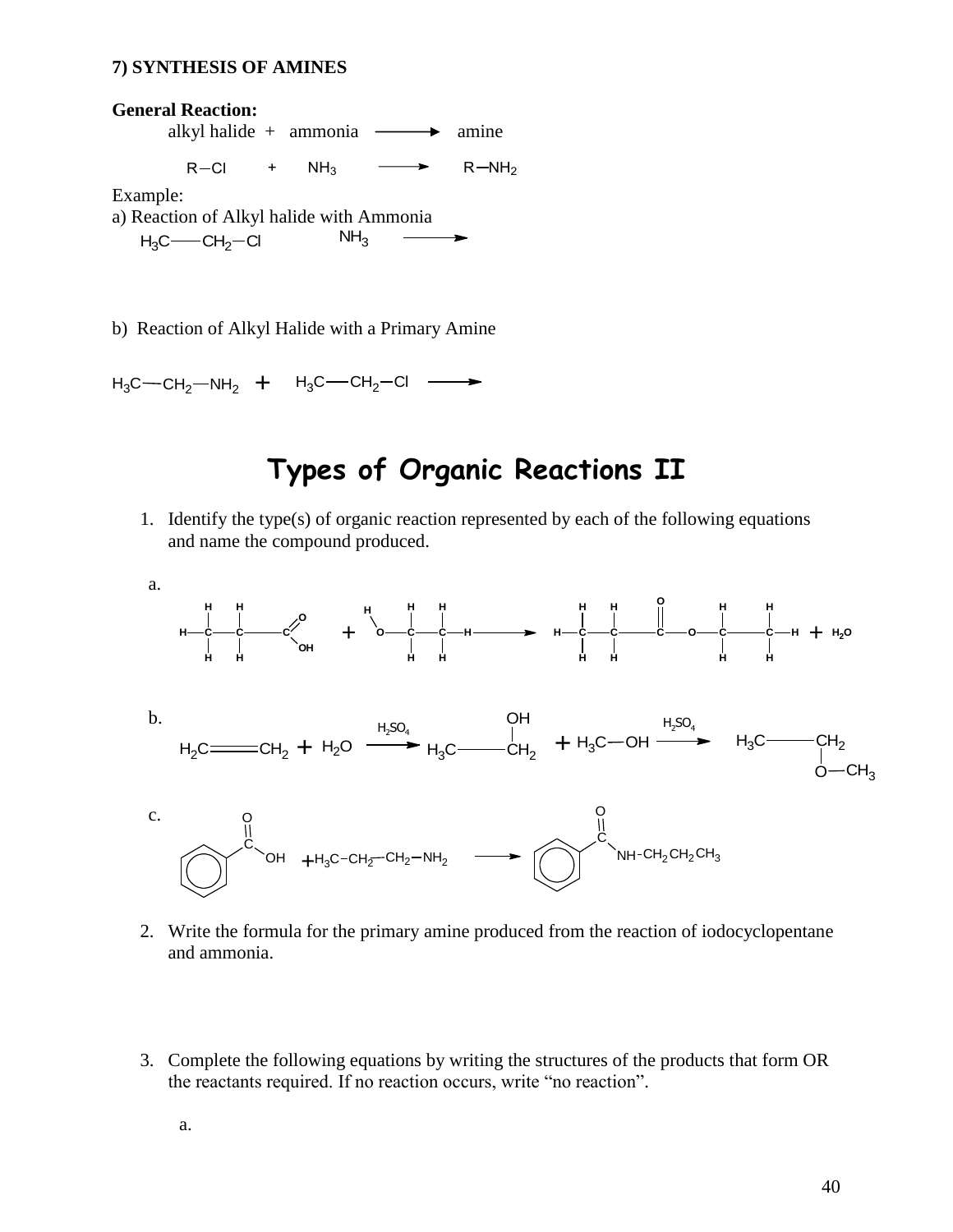

4. a) Write the equation for the condensation of 1-butanol. Name the product.

b) Write the equation for the condensation of 1-aminopentane and butanoic acid. Name the product.

5. What is the structure of the missing organic reactant in each of the following:



6. Which of these four compounds will undergo an acid-catalyzed reaction with methanoic acid? Write the structure of the organic product in each case.

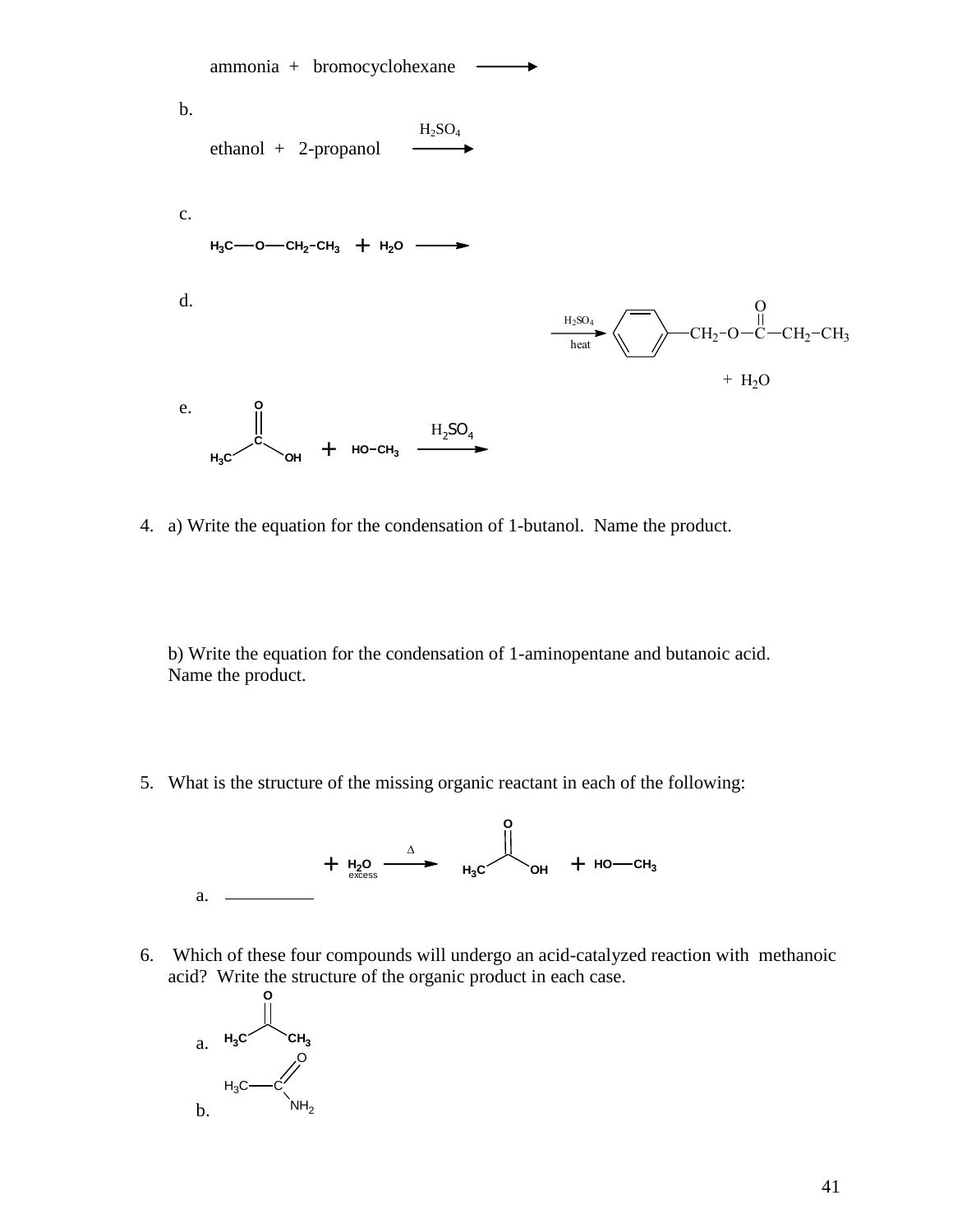

- 7. a) Write the equation for the reaction of 2-butanol with 2-pentenoic acid.
	- b) What is the name of the product?
- 8. Write the structural formulas of the alcohol and the carboxylic acid from which the following ester can be made.



9. Which of the following will be split apart by hydrolysis (reaction with water), and what are the structures of the products that form?



#### **PROPERTIES OF ORGANIC COMPOUNDS**

Read the following textbook pages and fill in the chart below to form notes on the characteristic properties of each group of organic compounds listed below. Your notes may include information on their relative boiling point, polarity, odour and uses.

| Hydrocarbons          | p. 22             |
|-----------------------|-------------------|
| Alcohols              | p. 42             |
| Aldehydes and Ketones | p. 51             |
| Carboxylic Acids      | $p.60-61$         |
| Ethers                | p. 46             |
| <b>Esters</b>         | p. 66, 89 (odour) |
| Amines                | p. 76             |
| Amides                | p.72              |
|                       |                   |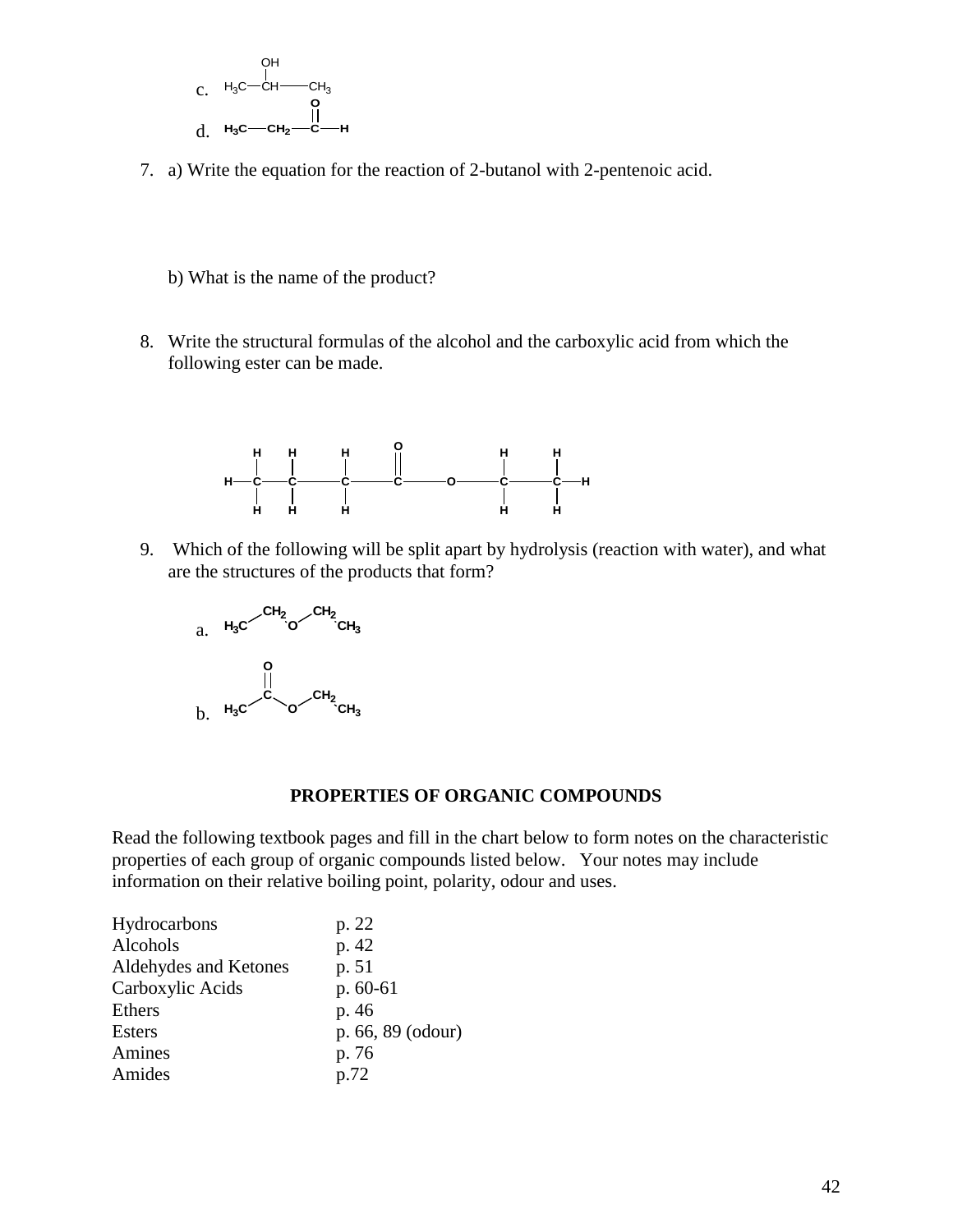## **Properties and Applications of Hydrocarbons**

Recall:

- As molecular polarity increases, boiling point increases.
- As molecular polarity increases, solubility in water increases.

| Type                | Structure | Polarity | Solubility in<br>Water | Uses |
|---------------------|-----------|----------|------------------------|------|
| Alkanes             |           |          |                        |      |
|                     |           |          |                        |      |
| Alkenes             |           |          |                        |      |
|                     |           |          |                        |      |
| Alkynes             |           |          |                        |      |
|                     |           |          |                        |      |
| Aromatics           |           |          |                        |      |
|                     |           |          |                        |      |
| Alcohols            |           |          |                        |      |
|                     |           |          |                        |      |
| Aldehydes           |           |          |                        |      |
|                     |           |          |                        |      |
| Ketones             |           |          |                        |      |
|                     |           |          |                        |      |
| Carboxylic<br>Acids |           |          |                        |      |
|                     |           |          |                        |      |
| Ethers              |           |          |                        |      |
|                     |           |          |                        |      |
| Esters              |           |          |                        |      |
|                     |           |          |                        |      |
| Amines              |           |          |                        |      |
|                     |           |          |                        |      |
| Amides              |           |          |                        |      |
|                     |           |          |                        |      |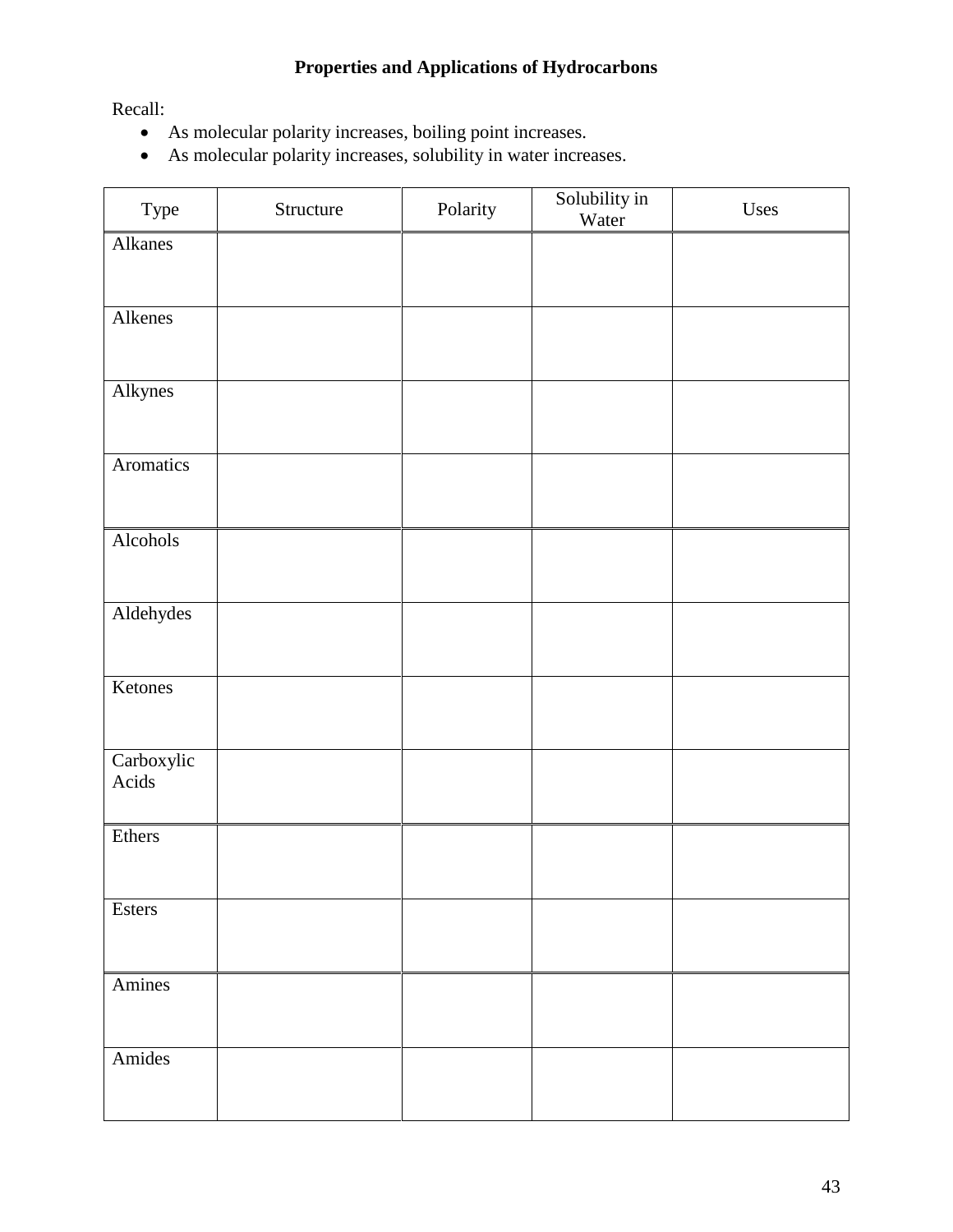### **POLYMERS AND POLYMERIZATION**

**Polymers** are large molecules composed of a repeating sequence of **monomers**. A monomer is usually a small molecule or compound. A common monomer is ethene (ethylene),  $C_2H_4$ . Polymers are typically produced using two types of reactions; **addition polymerization** and **condensation polymerization** reactions.

#### **Addition Polymerization Reactions:**

Addition polymerization involves the bonding of monomers without the elimination of atoms. Bonding is accomplished by opening unsaturated bonds between carbon atoms in the molecules.

*Example of an Addition Polymerization Reaction using Ethene:*



As polymerization continues, more ethene units are incorporated into the structure to form the polymer polyethylene. The final product may contain thousands of monomers, defined by the number *n*.



polyethylene

One or more of the hydrogen atoms in ethene can be replaced by groups such as  $-F$ ,  $-CI$ ,  $-CH_3$ , and –COOCH3. By substituting the hydrogen atoms synthetic polymers with trade names such as Teflon, Saran, and Lucite, or Plexiglas result. By varying the additional components of the molecule it is possible to create compounds with customized properties.

*Table 1: Examples of Common Monomers used in Addition Polymerization*

| <b>Monomer</b>                       | <b>Monomer Name</b>    | <b>Polymer</b>              | <b>Uses</b>                                                                                                                      |
|--------------------------------------|------------------------|-----------------------------|----------------------------------------------------------------------------------------------------------------------------------|
| <b>Structure</b>                     |                        |                             |                                                                                                                                  |
| н<br>н<br>н                          | ethylene               | polyethylene                | films, coating for milk cartons, wire<br>insulation, plastic bags, bottles, toys                                                 |
| СI<br>н<br>н<br>н                    | vinyl chloride         | polyvinyl<br>chloride (PVC) | raincoats, pipes, credit cards, bags,<br>floor tiles, shower curtains, garden<br>hoses, wire insulation, gutters, down<br>spouts |
| н<br>н                               | styrene                | polystyrene                 | electrical insulation, packing<br>material, combs                                                                                |
| CH <sub>3</sub><br>н<br>CН $_3$<br>н | methyl<br>methacrylate | Plexiglas,<br>Lucite        | glass substitutes, paints                                                                                                        |
|                                      | tetrafluoroethylene    | Teflon                      | gaskets, bearings, insulation, non-<br>stick pan coatings, chemical resistant<br>films                                           |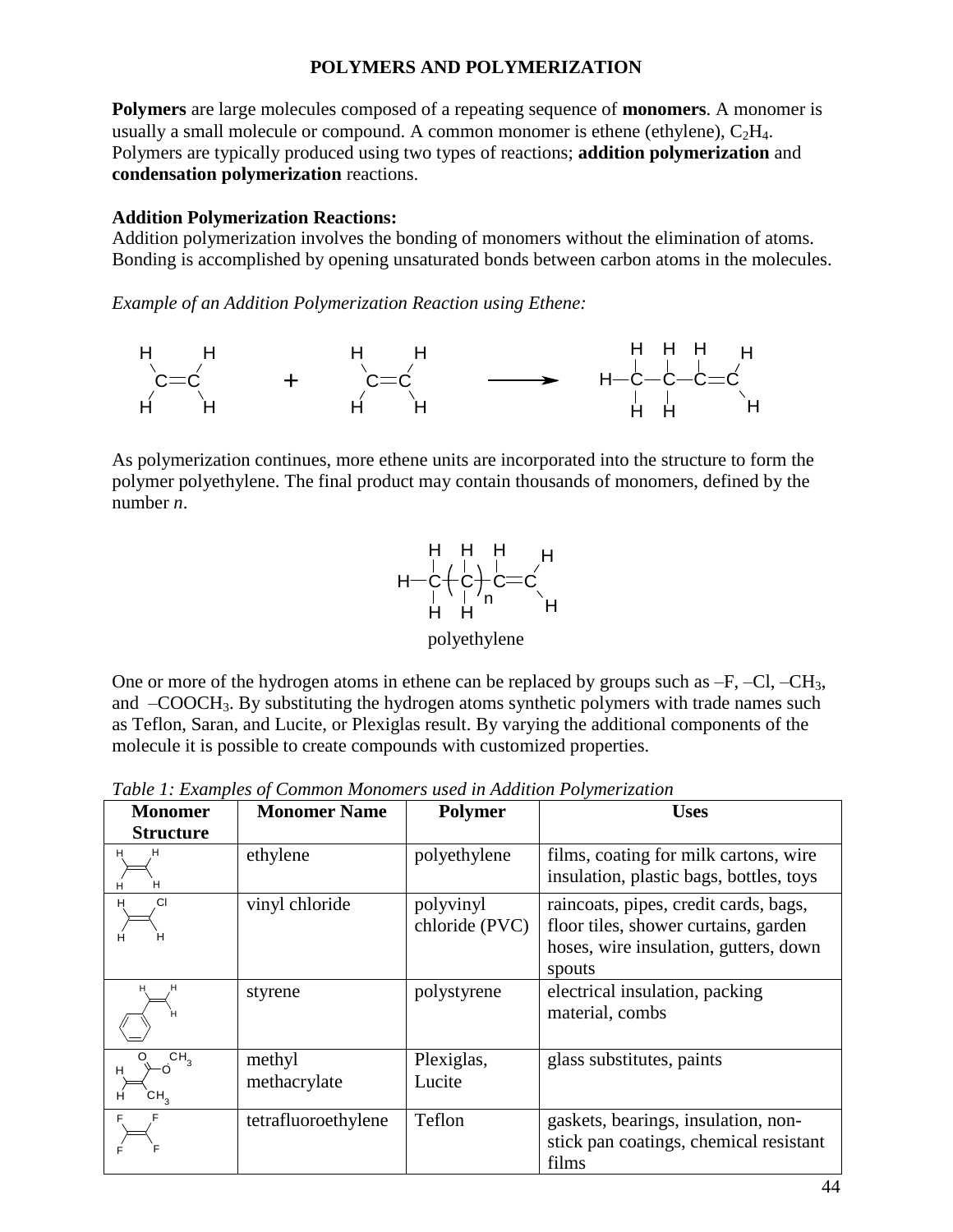#### **Condensation Polymerization Reactions:**

Condensation polymerization occurs when the formation of a polymer is accompanied by the elimination of atoms. For example monomeric units known as amino acids may combine to form chains known as polypeptides, or very long chains known as proteins. During this process water is eliminated as a by-product of the reaction.

*Example of a Condensation Polymerization using an Amino Acid to Produce a Polypeptide:*



Amino acids contain both an amine and a carboxylic acid functional group. When the amine end of the molecule is joined with the acid end of another molecule, a molecule of water is eliminated. The process of removing water is sometimes referred to as **dehydration synthesis**. The result is a longer molecule made from two amino acids linked by an amide bond. This particular type of bond is known as a **peptide bond**. If the reaction continues you form the long chained molecules known as **proteins**.

*Example of a Condensation Polymerization to Produce Nylon–66:*



As polymerization continues you would begin to form the polymer Nylon–66



The combination of two compounds, adipic acid and 1,6-diaminohexane, produce a polymer known as Nylon–66. When heated the monomer units bond by the formation of an amide between the two different functional groups. For each new bond formed, one water molecule is released.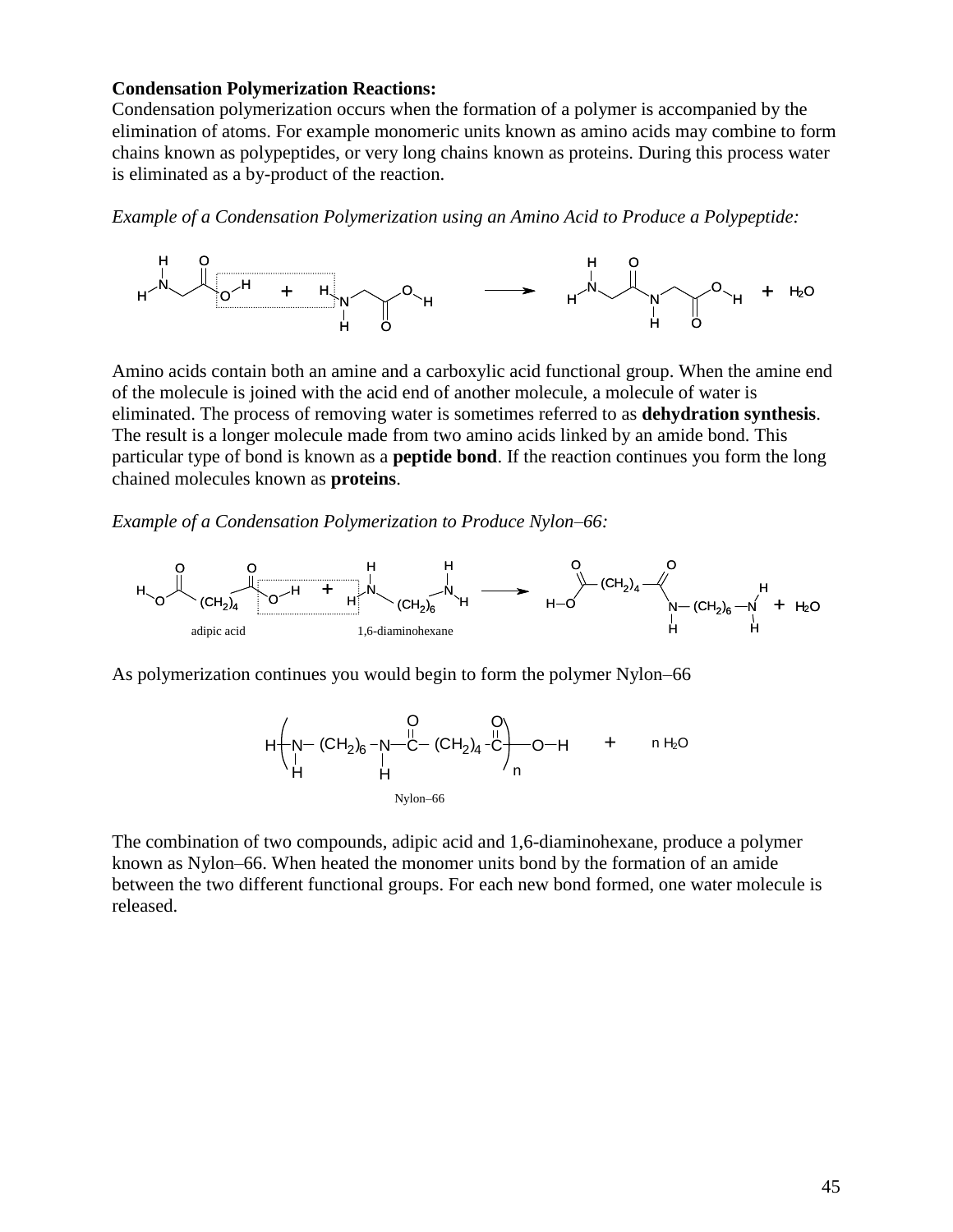# **Polymerization**

1. Identify the type of polymerization in each of the following:



2. For each of the following, draw three linked monomer units of the polymer's structure:

|                | <b>Monomer</b>                                                | Polymer                                                | <b>Structure</b> |
|----------------|---------------------------------------------------------------|--------------------------------------------------------|------------------|
| a.             | $C = C$                                                       | Teflon<br>(non-stick coating)                          |                  |
| $\mathbf{c}$ . | $H_2C =$<br>CH <sub>3</sub>                                   | Tedlar<br>(used to weatherproof<br>building materials) |                  |
| $\mathbf{d}$ . | $H \begin{array}{c} Cl \\ Cl \\ Cl = C \end{array}$<br>H<br>H | Polyvinyl chloride<br>(PVC)                            |                  |
| e.             | $CH=CH2$                                                      | Polystyrene<br>(#6 plastic)                            |                  |